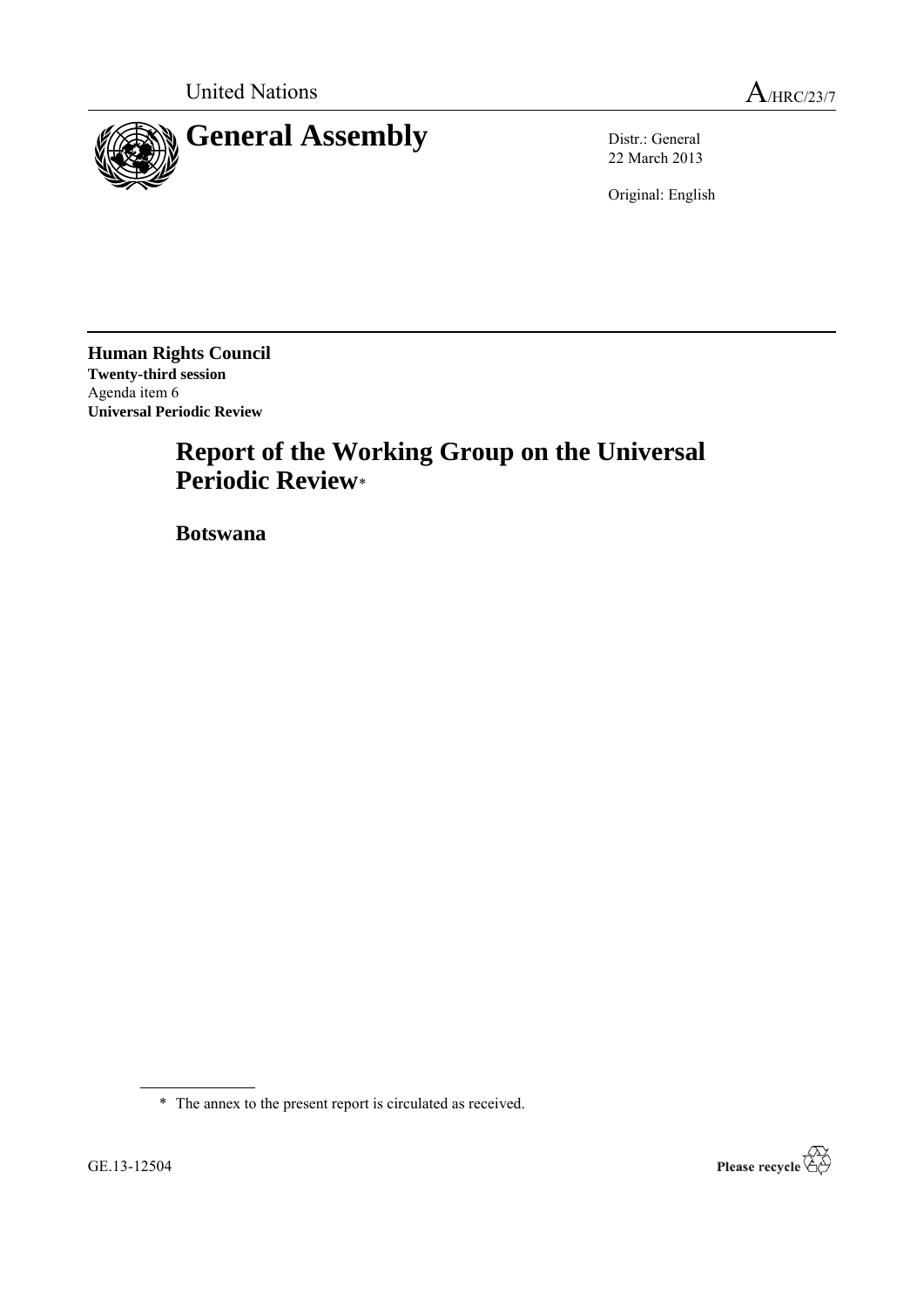# Contents

|       |    | Paragraphs  | Page         |
|-------|----|-------------|--------------|
|       |    | $1 - 4$     | 3            |
|       |    | $5 - 114$   | 3            |
|       | A. | $5 - 37$    | $\mathbf{3}$ |
|       | B. | $38 - 114$  | 6            |
| П     |    | $115 - 118$ | 13           |
| Annex |    |             |              |
|       |    |             | 26           |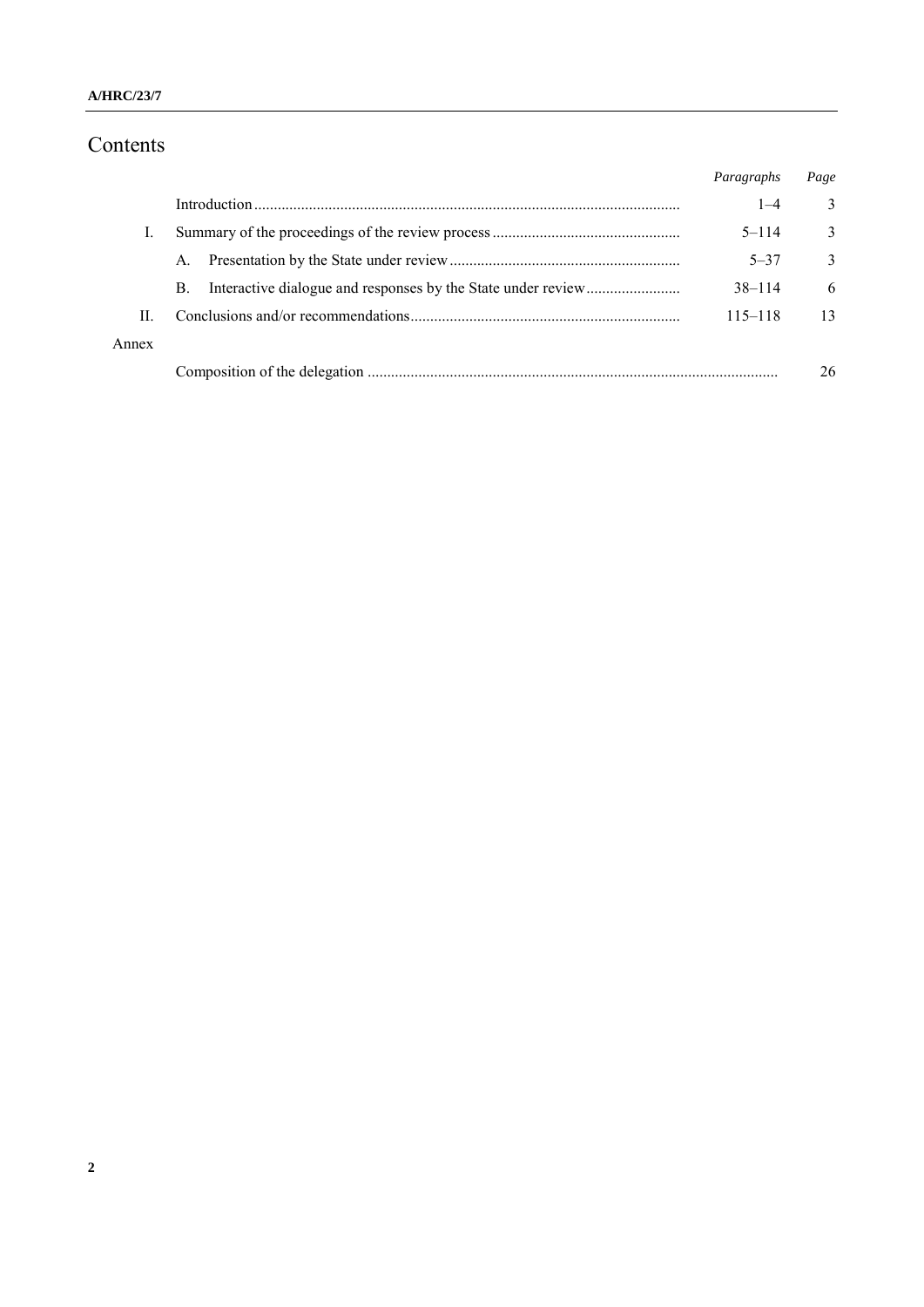# **Introduction**

1. The Working Group on the Universal Periodic Review, established in accordance with Human Rights Council resolution 5/1 of 18 June 2007, held its fifteenth session from 21 January to 1 February 2013. The review of Botswana was held at the 5th meeting on 23 January 2013. The delegation of Botswana was headed by Dikgakgamatso Ramadeluka Seretse. At its 10th meeting, held on 25 January 2013, the Working Group adopted the report on Botswana.

2. On 14 January 2013, the Human Rights Council selected the following group of rapporteurs (troika) to facilitate the review of Botswana: Austria, Poland and Uganda.

3. In accordance with paragraph 15 of the annex to resolution 5/1 and paragraph 5 of the annex to resolution 16/21, the following documents were issued for the review of Botswana:

(a) A national report submitted/written presentation made in accordance with paragraph 15 (a) (A/HRC/WG.6/15/BWA/1);

A compilation prepared by the Office of the United Nations High Commissioner for Human Rights (OHCHR) in accordance with paragraph 15 (b) (A/HRC/WG.6/15/BWA/2);

(c) A summary prepared by OHCHR in accordance with paragraph 15 (c) (A/HRC/WG.6/15/BWA/3).

4. A list of questions prepared in advance by the Czech Republic, Mexico, the Netherlands, Norway, Slovenia, Spain and the United Kingdom of Great Britain and Northern Ireland was transmitted to Botswana through the troika. These questions are available on the extranet of the universal periodic review (UPR).

### **I. Summary of the proceedings of the review process**

#### **A. Presentation by the State under review**

5. The delegation stated that it was happy to see that the UPR had retained its form, following the review of the work and functioning of the Human Rights Council. The successful completion of the first cycle of the UPR epitomized the achievement of the Human Rights Council in discharging its mandate.

6. The delegation stated that the value of the UPR depended on the acceptance by Member States that the promotion and protection of human rights could no longer be a side issue in the global discourse of human development.

7. In introducing the national report, the delegation emphasized that the report was a product of broad consultations involving Government, civil society and non-governmental organizations.

8. The delegation stated that Botswana continued to live up to its obligations as a democracy, particularly as it observed the rule of law, fundamental freedoms and good governance characterized by consultations and inclusiveness, as well as due regard for the will of its people.

9. In addition, the delegation stated that the Government placed a high premium on providing resources for the institutions that dealt with the promotion and protection of human rights, including the Office of the Ombudsman, the Directorate of Public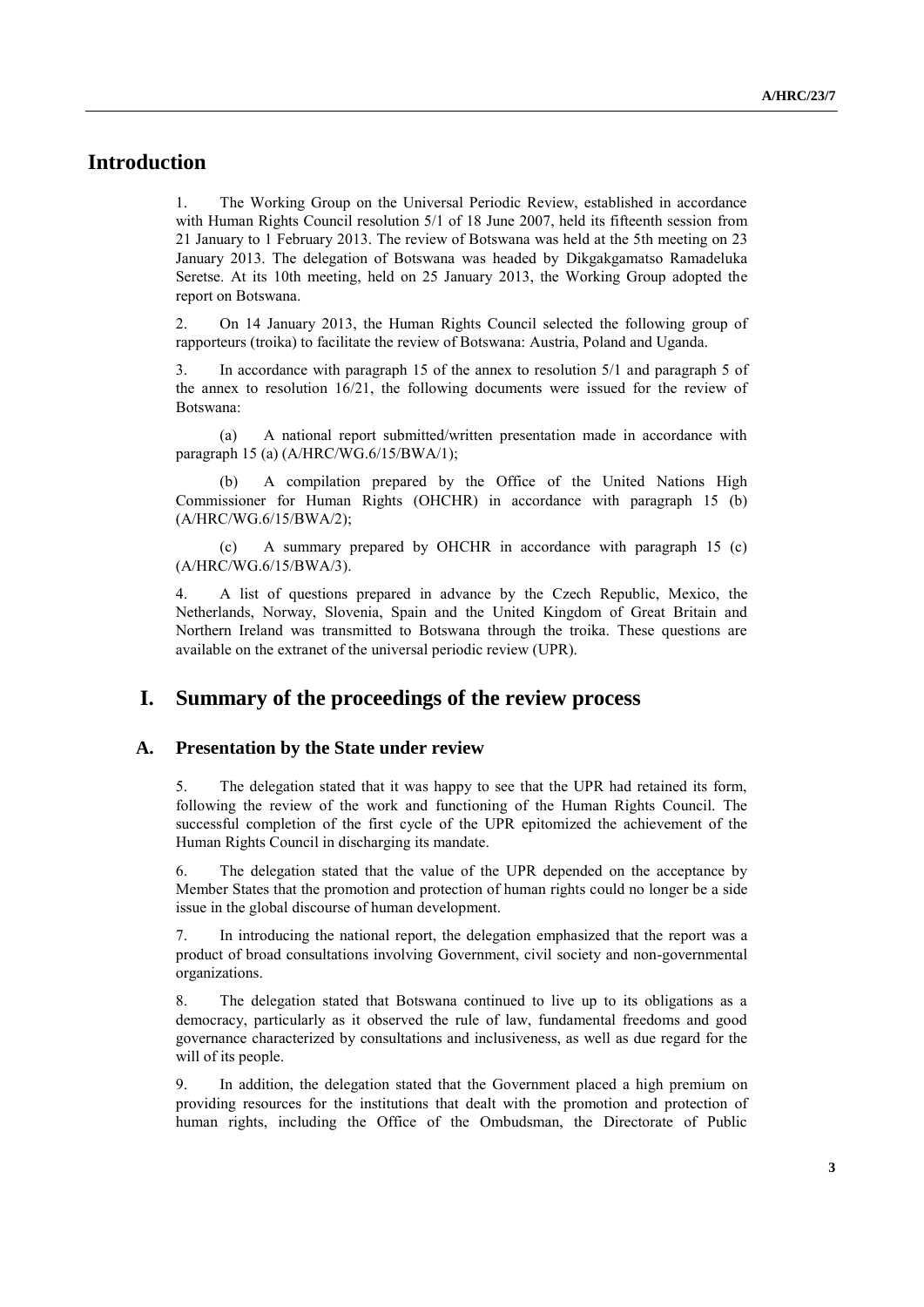Prosecutions, the Police Service, the Prisons Service, and the Directorate on Corruption and Economic Crime.

10. The delegation stated that, in order to protect and safeguard the interests of the people from possible police misconduct, such as torture, corruption and other forms of malpractice, a motion had been adopted in 2011 towards the creation of the Independent Police Complaints Commission.

11. Furthermore, in 2009, a woman had been elected head of the legislature. That election was in addition to key appointments of women to positions of leadership, which included that of the Governor of the Central Bank of Botswana, the Attorney General and the Ombudsman. In the public service sector, female leadership stood at over 40 per cent.

12. With regard to access to justice, the delegation stated that more specialized courts had been established. The initiative had been further augmented by the extension of the Judicial Case Management System from the High Court to lower courts with a view to improving case management and facilitating speedy resolution. In addition, the Government introduced a pilot project on legal aid in 2011, to promote greater access to justice for needy citizens.

13. The delegation stated that the Government continued to pay particular attention to the rights of women, children and youth. Public education on HIV/AIDS, gender-based violence and gender-sensitization initiatives had been adopted.

14. In 2009, the Convention on the Rights of the Child (CRC) had been domesticated through the enactment of the new Children's Act, incorporating the Bill of Child Rights.

15. A comprehensive six-year (2010-2016) National Action Plan for Orphans and Vulnerable Children had been adopted to facilitate the welfare and protection of vulnerable children.

16. The delegation stated that the Government had made those strides despite its small and vulnerable economy.

17. The delegation underscored the country's need for assistance and support. Most urgently, Botswana required support for the development of a comprehensive strategy and plan of action on human rights, and was willing to engage with local and international partners in that regard.

18. The delegation stated that the Government had not made any changes to the clemency procedure since 2008, since the procedure was considered sufficiently transparent so as not to warrant any review.

19. The delegation indicated that there was no legislation specifically addressing marital rape. That was a sensitive matter that hinged on established cultural beliefs. Wide consultations with the public and legislators were ongoing.

20. Furthermore, the delegation stated that the Government had put in place a comprehensive public education and awareness programme to disseminate information on the Domestic Violence Act. The Government was at an advanced stage of developing regulations to the Domestic Violence Act to improve implementation.

21. The delegation reported that a number of initiatives were also being developed, including the establishment of the Gender-Based Violence Referral System, which was aimed primarily at promoting closer collaboration among key service providers for survivors and perpetrators. The Government was currently validating the 2012 Gender-Based Violence Indicators Study, which was due for completion in September 2013.

22. The delegation indicated that the National Gender Machinery continued to work with the Botswana Police Service to train police officers on gender-based violence issues.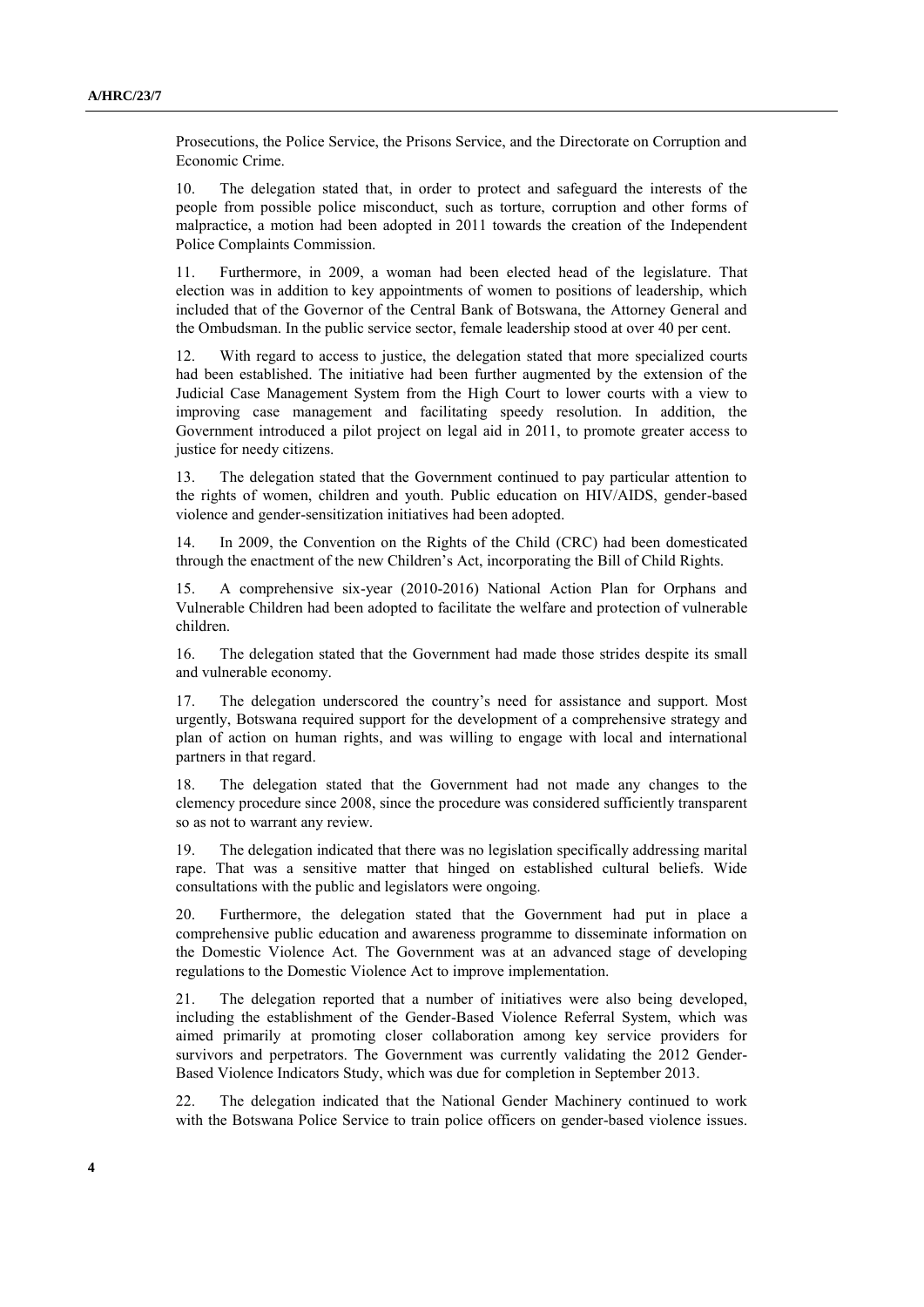Also, the Government had continued to support civil society organizations that provided services to women and children who were victims of gender-based violence. That support included funding specific activities.

23. The delegation stated that an interministerial initiative was in place to address gender-based violence from a criminal justice perspective, to augment all other existing initiatives and programmes.

24. The delegation stated that the Government had not taken any additional measures, subsequent to the 2010 Employment Act amendment, regarding the issue of sexual orientation. However, the delegation clarified that the Penal Code still proscribed unnatural acts involving persons who have carnal knowledge of others against the order of nature.

25. The delegation stated that the Government continued to engage the Basarwa through established structures, with a view to ensuring a sustainable solution to the Central Kgalagadi Game Reserve (CKGR) matter. Several programmes were being implemented, including poverty eradication, affirmative action, education for all, community-based natural resource management planning, and effective utilization of wildlife management areas.

26. The delegation stated that the Government was working with the coalition of nongovernmental organizations that was producing a community-based land use management plan for within the CKGR, intended to address government policies for the conservation of the CKGR biodiversity and wildlife resources.

27. Regarding measures to speed up responses by government departments to the requests of the Office of the Ombudsman, the delegation stated that all departments had been urged to respond promptly to enquiries by the Office. Non-compliance may affect the grading of a given ministry or department during periodic ministerial reviews and could result in severe consequences.

28. Regarding steps taken to ensure equal access for women to education and justice, the delegation stated that there were no institutionalized impediments to education for women.

29. On access to justice, the delegation stated that all persons within the territory of Botswana had access to national courts of civil and criminal jurisdiction. The Abolition of the Marital Power Act of 2005 changed the initial position prohibiting women from bringing an action in the courts without their husband's assistance. In addition, the Rules of the High Court recognized women's unlimited access to the High Court and that a spouse could sue and be sued without the assistance of the other.

30. The delegation stated that the Government continued to comply with international standards in the treatment of prisoners. Regarding overcrowding in prisons, the Government had embarked on a study, with the assistance of the Commonwealth Secretariat, to develop alternatives to imprisonment. That was in addition to a number of measures already being implemented, such as remission and extramural provisions already contained in the legislation.

31. Regarding the recommendations made by the Special Rapporteur on the rights of indigenous peoples, the delegation stated that the Government did not recognize any specific group as more indigenous than others. All groups were considered to be indigenous to the land. However, the delegation indicated that Botswana recognized that not all groups were at the same level of development. The Government introduced preferential strategies to absorb such communities into the mainstream of the country's economy, including through employment and education. The Government was also actively pursuing affirmative action measures for remote area communities in order to promote social inclusion and equal opportunities for meaningful participation in the development process.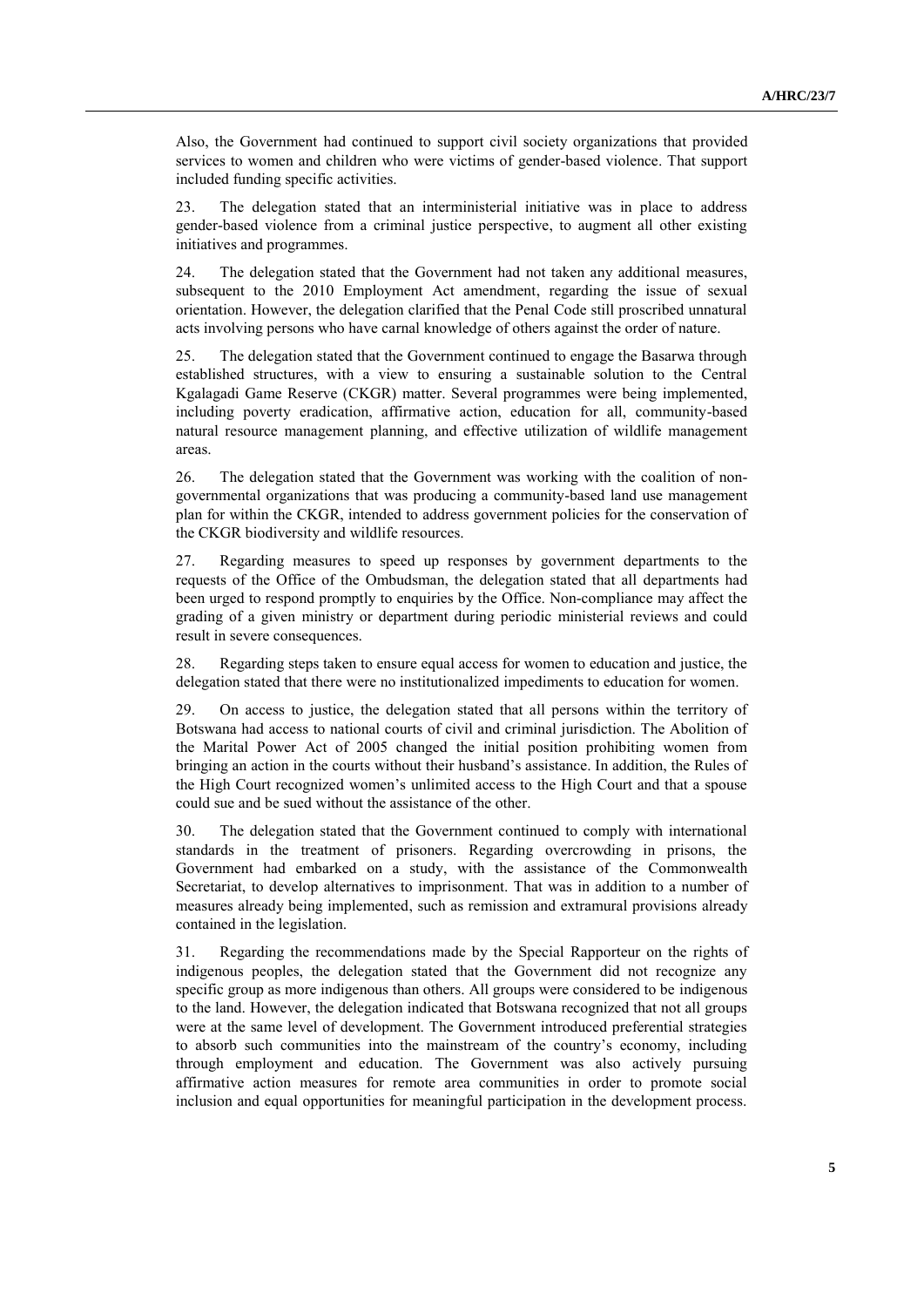In that regard, special dispensation was given for the employment of members of those communities in the police and defence forces, and in the civil service in general.

32. The delegation stated that the Economic Diversification Drive Policy, adopted in 2010, was aimed at improving livelihoods and food security at the household level, especially in rural and remote areas. Additionally, the Livestock Management and Infrastructure Development Programme was specifically designed to improve the economic status of Botswana in rural areas.

33. In education, the delegation stated that a number of policies and strategies had been put in place to ensure that women and the girl child were not discriminated against. Students who fell pregnant were no longer required to discontinue their education.

34. Regarding empowerment of persons with disabilities, the delegation stated that the Coordinating Office for People with Disabilities had been established in 2010. The Office designated coordinating structures in all government ministries and departments at national and district levels to address issues relevant to persons with disabilities. The Office also undertook a continuing review of the laws, with the objective of adequately providing for persons with disabilities. It also undertook to develop a strategy to address issues of disability.

35. The delegation noted that there were several obstacles, such as a lack of resources to modify the environment to accommodate people with disabilities, a lack of skilled personnel, and a lack of appropriate training facilities for students with disabilities.

36. Regarding measures to discourage practices that were detrimental to women's rights, the delegation stated that measures such as public awareness and educational campaigns and legislative reform, particularly in relation to the equal right to inheritance by women and men, had been adopted. The Government also took a decision to cascade the campaign to traditional leaders (Dikgosi), with a view to eliminating negative traditional and cultural practices.

37. Regarding a safer environment in prisons and reduction of health risks, the delegation stated that the Government had introduced human rights education in the training curriculum for prison staff. Furthermore, training was provided by health education officers in District Health Management Teams to ensure continuous health education, including on HIV/AIDS, to the prison population. Health education officers also provided education on other public health interventions, including hygiene. Those measures were designed to ensure a safer environment in prisons and reduction of health risks.

#### **B. Interactive dialogue and responses by the State under review**

38. During the interactive dialogue, 69 delegations made statements. Recommendations made during the dialogue are to be found in section II of the present report.

39. Thailand commended Botswana for the human rights education in schools and equality of access to education for HIV/AIDS orphans, and noted efforts to promote gender equality. It noted the country's efforts to discourage practices, deeply rooted in customary laws, that were detrimental to women's rights. However, the challenges of patriarchal attitudes and stereotypes vis-à-vis women remained perceptible in society. Thailand made recommendations.

40. Timor-Leste commended the accession by Botswana to human rights treaties, and noted specific strategies to protect and promote the rights of women, children and youth. However, it was concerned at reports of corporal punishment at home and in schools. Timor-Leste made recommendations.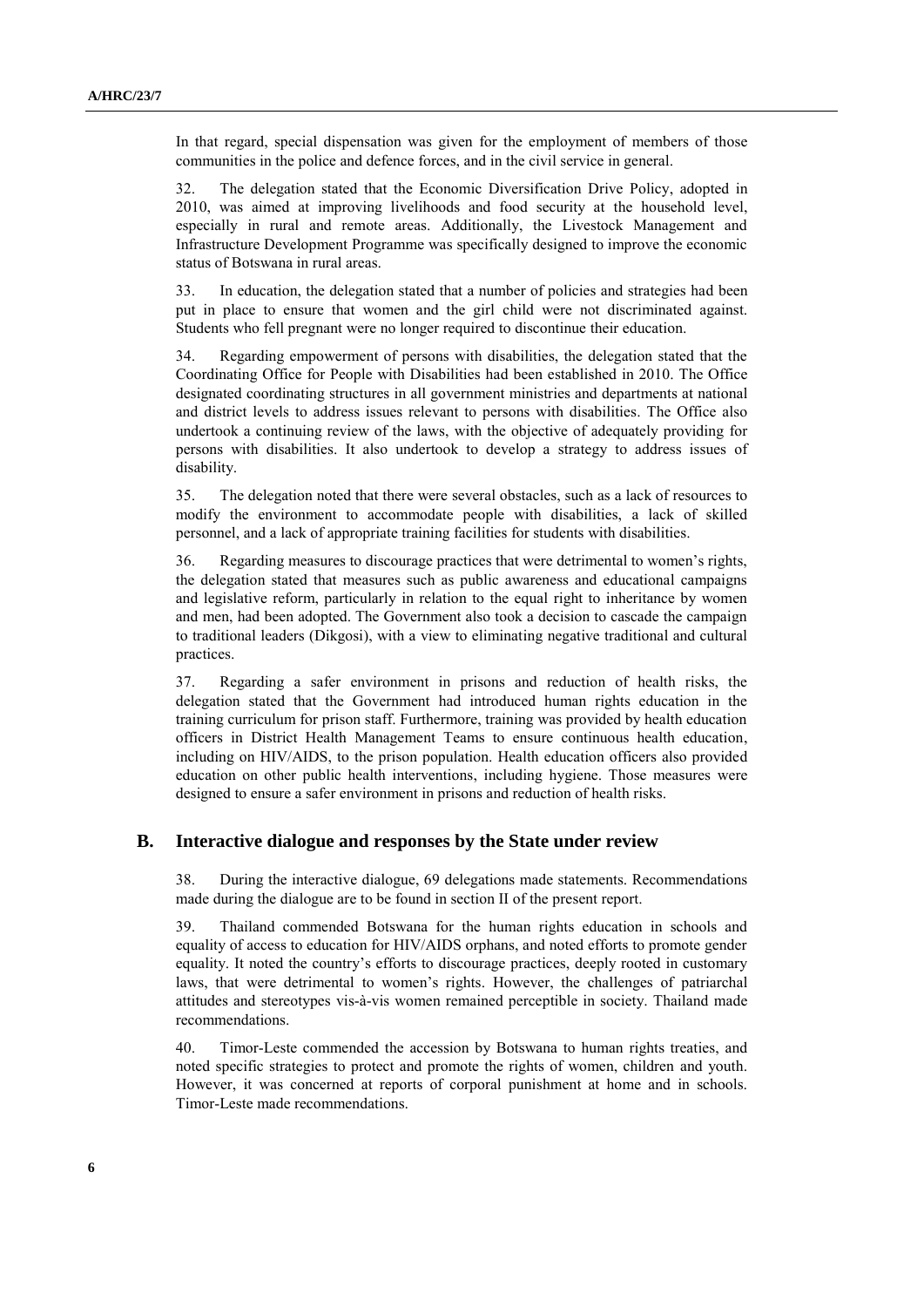41. Togo noted the opening of special courts, which had improved access to justice and case processing and had eased delays. The measures taken by Botswana to improve living conditions for women, children and young people were welcomed. Togo made recommendations.

42. Tunisia took note of the improved access to justice and protection for the rights of women, children and young people. It stated that measures promoting gender equality were welcomed, alongside youth programmes and the National Children's Council. It further noted the consultations to establish a national human rights institution compliant with the Paris Principles. Tunisia made recommendations.

43. Turkey welcomed the commitment of Botswana to democracy, good governance, the rule of law and respect for human rights. Achievements in the fight against corruption and the preparation of the Anti-Human Trafficking Bill were commended. Turkey made recommendations.

44. Uganda noted impressive achievements in the provision of antiretroviral therapies to refugees and the development of HIV awareness campaigns targeting the refugee community. It also noted that introducing human rights issues to the education curriculum would provide young people with a broad education. Uganda made a recommendation.

45. The United Kingdom of Great Britain and Northern Ireland took note of the positive progress with regard to children's rights, prison conditions and HIV/AIDS awareness. It expressed disappointment with the criminalization of homosexuality. Also, the application of the death penalty and a lack of transparency over final decisions for executions were regrettable. Progress in negotiations between the Government and the San residents of the CKGR was a matter of urgency. Closer attention should be given to women's rights. The United Kingdom made recommendations.

46. The United States of America applauded the High Court's decision to overturn customary law that prevented women from inheriting the family home, while expressing concern that traditional practices continued to limit women's property rights in rural areas. It also expressed concern about low reporting rates of domestic violence and persisting impunity. It expressed concern at a narrow interpretation by the High Court, which prevented hundreds of San people from living and hunting on their ancestral lands. The United States made recommendations.

47. Uruguay noted the progress in the fields of youth development, children's rights and human rights education. A public debate on the death penalty, with a view to abolishment, would be useful. Women's rights in marriage and customary law raised concerns, as did the arrangements for children's courts. Uruguay made recommendations.

48. Viet Nam acknowledged the achievements made in recent years, particularly the improvement in health care and establishment of the Coordinating Office for People with Disabilities. It made a recommendation.

49. Zimbabwe commended measures to improve access to justice and speed up case processing, the enactment of the Children's Act incorporating key provisions of CRC, increased financial support for the Ombudsman, the introduction of human rights education in schools, and the establishment of the Coordinating Office for People with Disabilities. Zimbabwe made recommendations.

50. Algeria noted progress in the promotion of women's rights, particularly the election of a female speaker to Parliament, and improved access to justice. It also noted the ratification of international and regional instruments, the launch of youth development programmes and the revision of national health policy. Algeria made recommendations.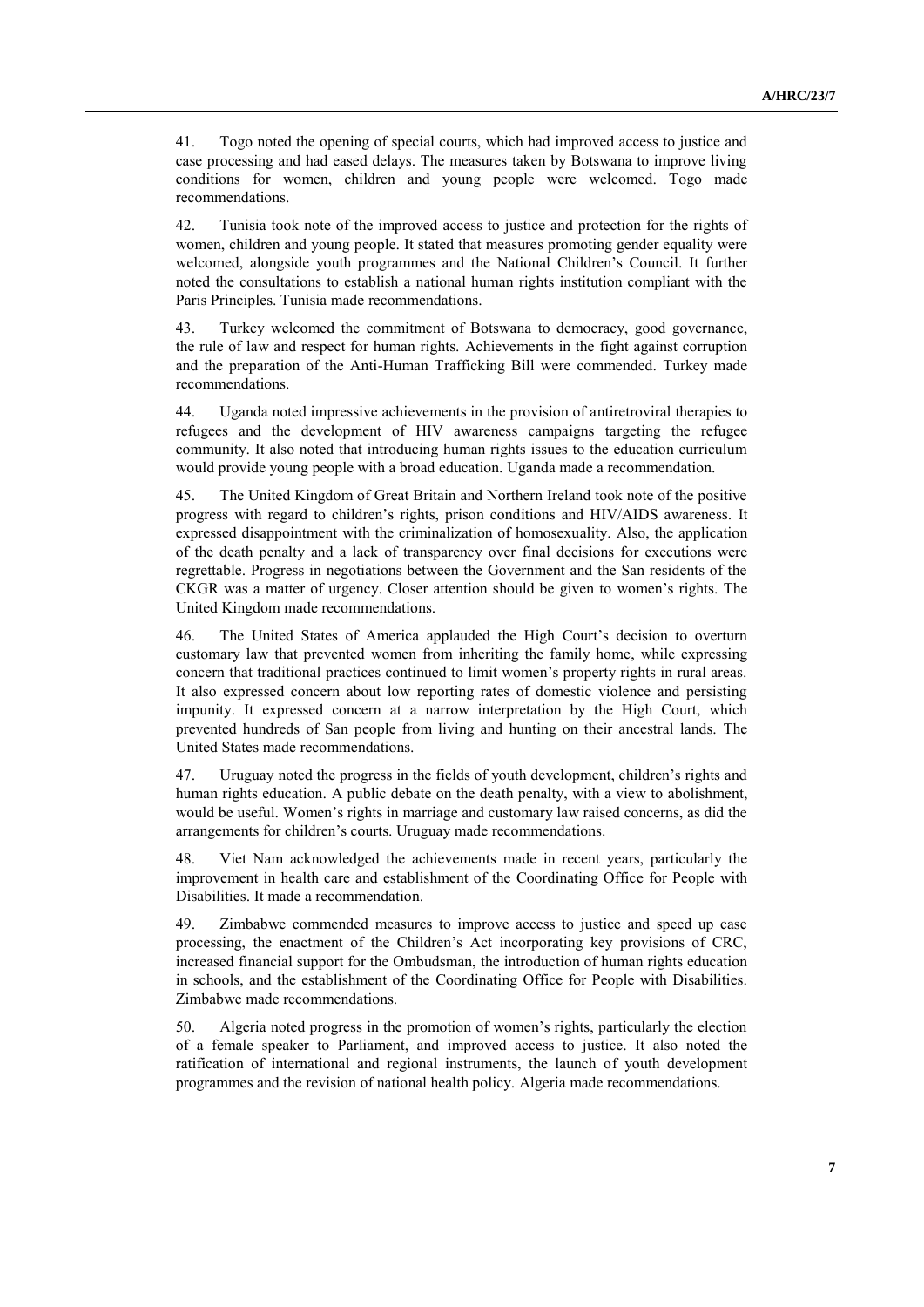51. Angola noted legislation and strategies aimed at children and youth, the National Strategy for Poverty Eradication, the empowerment of women in rural areas, and the establishment of several new institutions. Progress in the field of health was welcomed, particularly the measures introduced for persons living with HIV. Angola made a recommendation.

52. Argentina welcomed the establishment of the National Children's Council and the launch of a plan for monitoring and evaluation under the framework of the national plan to combat HIV/AIDS. Argentina made recommendations.

53. Armenia welcomed the ratification of several international conventions and the introduction of an implementation mechanism for international human rights obligations. It noted initiatives taken to promote education and development, as well as measures to improve women's lives through public campaigns and improved legislation. Armenia made recommendations.

54. Australia acknowledged the enactment and promotion of the Domestic Violence Act of 2008. It made recommendations.

55. Brazil noted the progress in combating gender-based discrimination, in particular the landmark decision of the High Court revoking a customary inheritance law that discriminated against women. Brazil made recommendations.

56. Burkina Faso encouraged further ratifications of international human rights treaties. It noted efforts made in the legal sphere and intentions to establish a national human rights institution. Restrictions had been identified on certain rights, including the right of refugees to education. Burkina Faso made recommendations.

57. Burundi commended Botswana for its efforts with regard to the empowerment of women. It was pleased to note that gender equality and the campaign to combat violence against women were priorities. It urged Botswana to continue its initiative to support HIV/AIDS orphans. Burundi made a recommendation.

58. Canada asked about plans to continue promoting the empowerment of women and the protection of their rights, and how Botswana intended to address concerns about inequality under customary laws and practices. Work with regional partners to spread a culture of respect for human rights should be maintained. Canada made recommendations.

59. Cape Verde noted the legislative and institutional measures taken to improve the human rights situation. It encouraged Botswana to persist in its efforts in the field of human rights, despite a difficult background of traditional social practices. Cape Verde made recommendations.

60. Chad noted the Independent Electoral Commission and the Office of the Ombudsman. It welcomed measures for women's empowerment, the incorporation of CRC into national law and the launch of youth development programmes. Chad made a recommendation.

61. Chile noted that Botswana would soon meet Millennium Development Goals 2 and 7. Work to establish a national human rights institution was welcomed. Chile made recommendations.

62. China commended the progress made in the field of poverty reduction, and noted the efforts taken to protect women's and children's rights. Although new HIV infection rates had fallen, due to improved prevention and treatment, many challenges remained. China made a recommendation.

63. The Congo noted the adoption of new legislation on childhood, including a charter of rights, and youth development programmes. Although significant progress had been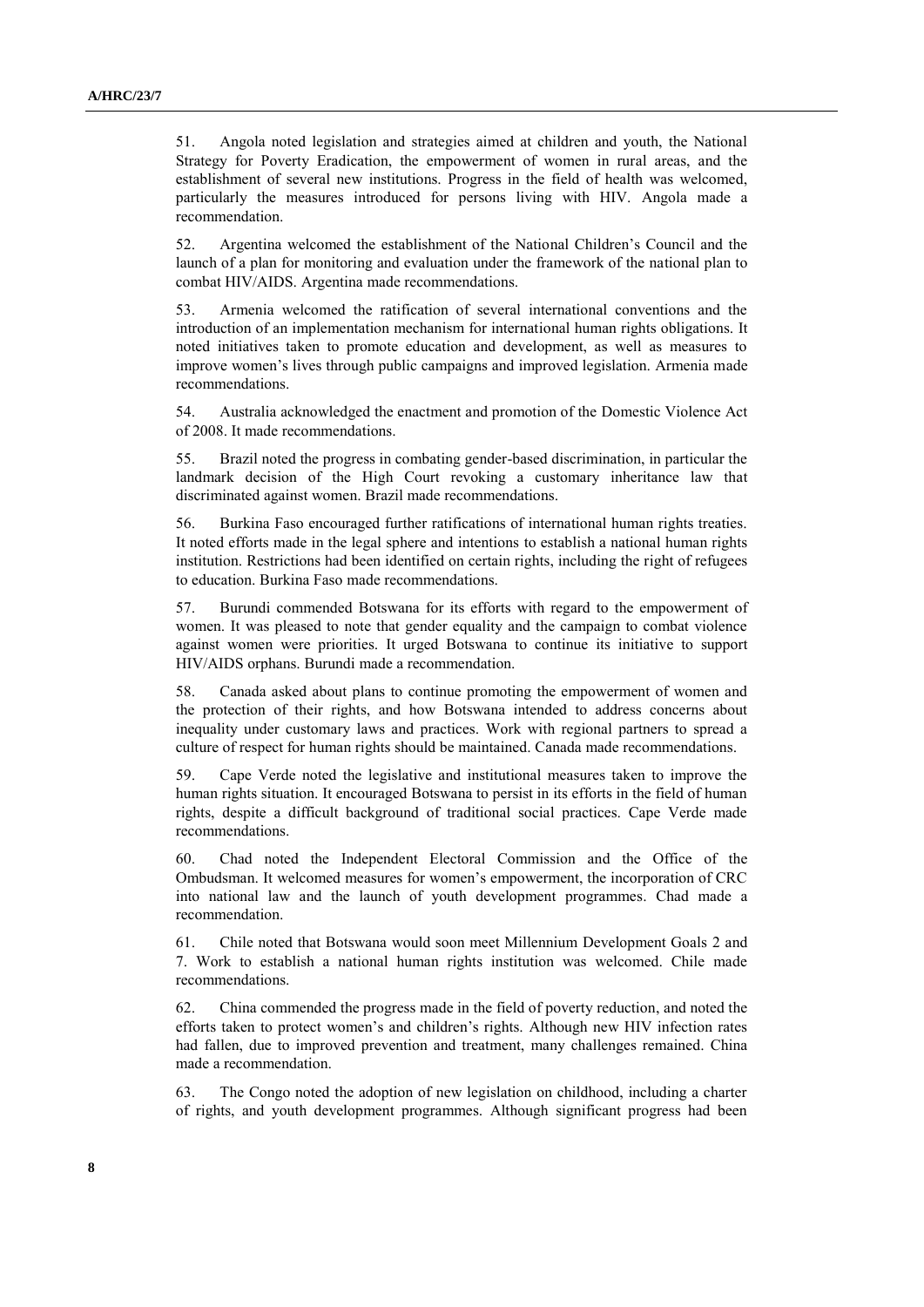made in attaining the Millennium Development Goals, challenges remained with regard to economic, social and cultural rights. It made recommendations.

64. Costa Rica emphasized achievements in the field of women's rights and in women's empowerment and participation in public life. The election of the first woman speaker to the parliament was noted. The management of environmental resources was welcomed. Costa Rica made recommendations.

65. Côte d'Ivoire welcomed the establishment of the Coordinating Office for People with Disabilities and the National Action Plan for Children. Botswana was encouraged to establish a national human rights institution in accordance with the Paris Principles, and to strengthen its cooperation with the treaty bodies of the United Nations.

66. Cuba stated that the efforts of Botswana in respecting human rights and in particular the rights of children, women, minorities, persons with disabilities and disadvantaged groups, attested to its commitment to promote and protect human rights. It noted improvements to national health-care coverage, particularly for HIV/AIDS sufferers. Cuba made a recommendation.

67. Cyprus welcomed the ratification by Botswana of the Convention for the Safeguarding of the Intangible Cultural Heritage in 2010 and its recent entry into the UNESCO Harare Cluster. Cyprus made a recommendation.

68. The Czech Republic commended the strengthening of the human rights framework, noting in particular education programmes promoting human rights and the adoption of the Domestic Violence Act of 2008. It made recommendations.

69. Djibouti noted the ongoing efforts of Botswana to promote and protect human rights and to foster social cohesion, despite numerous obstacles. It made recommendations.

70. Ecuador noted the efforts of Botswana to eradicate gender-based violence, the establishment of a coordinating office for persons with disabilities and the Vision 2016 programme. It also noted efforts to provide health care and education for refugees. Ecuador made recommendations.

71. Egypt noted the efforts to uphold the fundamental principles of international human rights law and remarked on the support for human rights provided by its strong institutional framework. It welcomed the accession to core international human rights treaties, including the International Convention on the Elimination of All Forms of Racial Discrimination, CRC and the Convention on the Elimination of All Forms of Discrimination against Women (CEDAW). Egypt made recommendations.

72. Estonia welcomed the work on gender equality and women's rights, including sexual and reproductive rights. It encouraged Botswana to implement Security Council resolution 1325 (2000), to combat gender-based discrimination and to eliminate early and forced marriage. Estonia made a recommendation.

73. Ethiopia commended the progress made by Botswana in implementing accepted recommendations of the first UPR cycle, and noted with satisfaction that important steps had been taken to promote and protect the rights of women, children and persons with disabilities. Ethiopia made a recommendation.

74. Finland enquired about measures to implement the recommendations of the Special Rapporteur on the rights of indigenous peoples and what the situation was regarding recognition of the concept "indigenous peoples". It also asked what further measures would be taken to address the special needs of indigenous children, especially regarding the right to education. Finland made recommendations.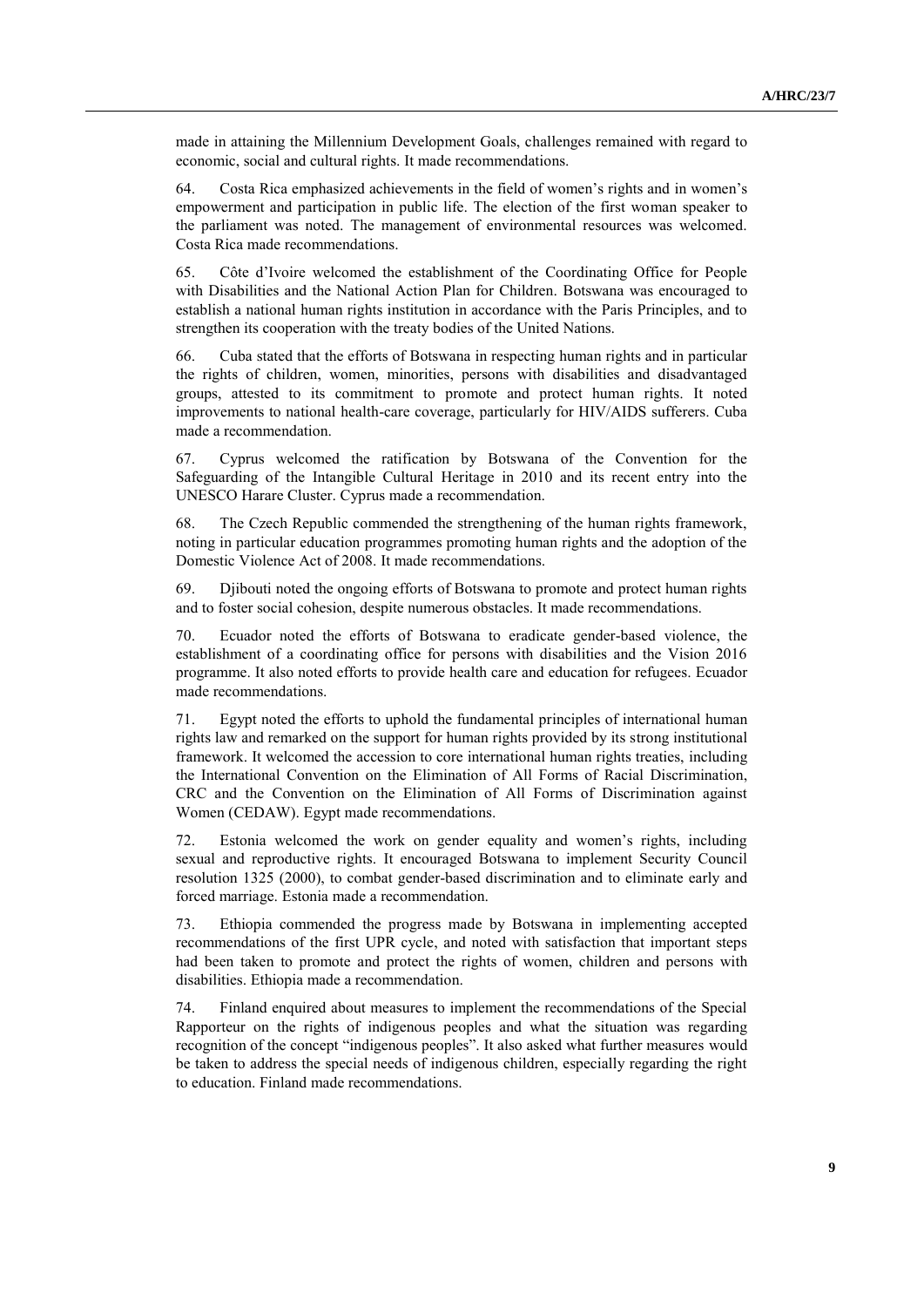75. France welcomed the considerable advances made in human rights in Botswana and encouraged the Government to maintain its commitment to the universality of human rights. France made recommendations.

76. Germany commended the efforts of Botswana to establish an independent human rights institution in accordance with the Paris Principles and encouraged it to take swift action in line with the advice of OHCHR. Germany made recommendations.

77. Guatemala welcomed the adoption of legislation on domestic violence and urged Botswana to implement the recommendation of the Committee on the Elimination of Discrimination against Women to remove obstacles to women's access to justice. It stated that the provisions of legislation on matrimonial issues should apply both to religious and customary marriages. Guatemala made a recommendation.

78. Hungary recognized that reforming primary education was difficult when over 60 per cent of the population spoke minority languages. It noted the new legislative and policy measures to better implement CRC, but remained concerned that the minimum age of criminal responsibility was 8 years. Hungary made recommendations.

79. Indonesia welcomed the introduction of the National Strategy for Poverty Eradication, which had already contributed to a significant reduction in poverty. It commended efforts in the area of children's rights, including incorporating the provisions of CRC into new legislation and establishing relevant bodies and plans. Indonesia made recommendations.

80. Ireland expressed concern about continuing issues relating to equal rights for minority tribes, and encouraged Botswana to ensure that relevant court judgements were implemented. It welcomed efforts to raise awareness of women's rights and mainstream gender issues, but was concerned at reports that three fifths of women were victims of gender-based violence. Ireland made recommendations.

81. Italy welcomed endeavours to eradicate poverty and protect freedom of religion. It asked how the recommendations of the Special Rapporteur on the rights of indigenous peoples were being implemented and how Botswana intended to guarantee non-dominant indigenous groups full enjoyment of their rights. Italy made recommendations.

82. Kenya commended Botswana on progress made in implementing the recommendations of the first UPR cycle, particularly relating to the provision of basic social services. It noted that Botswana was well on the way to achieving Millennium Development Goals 2 and 7 by 2015. Kenya made recommendations.

83. Kuwait commended Botswana on its creation of a strong legislative institutional framework, steps taken to fulfil its international human rights obligations and its accession to regional and international treaties. It also commended Vision 2016, which was a step towards achieving economic recovery and the eradication of poverty. Kuwait made recommendations.

84. Latvia noted with appreciation that Botswana had shown openness in its cooperation with special procedures mandate holders of the Human Rights Council. Latvia made a recommendation.

85. Liechtenstein expressed concerned that the Children's Act failed to prohibit corporal punishment in any setting. It was also concerned about the unequal status of women in marriage and the family and the lack of focus on women in poverty reduction strategies. Liechtenstein made recommendations.

86. Malaysia noted with appreciation the significant strides and continued efforts in upholding the rights of children, women, minorities, persons with disabilities and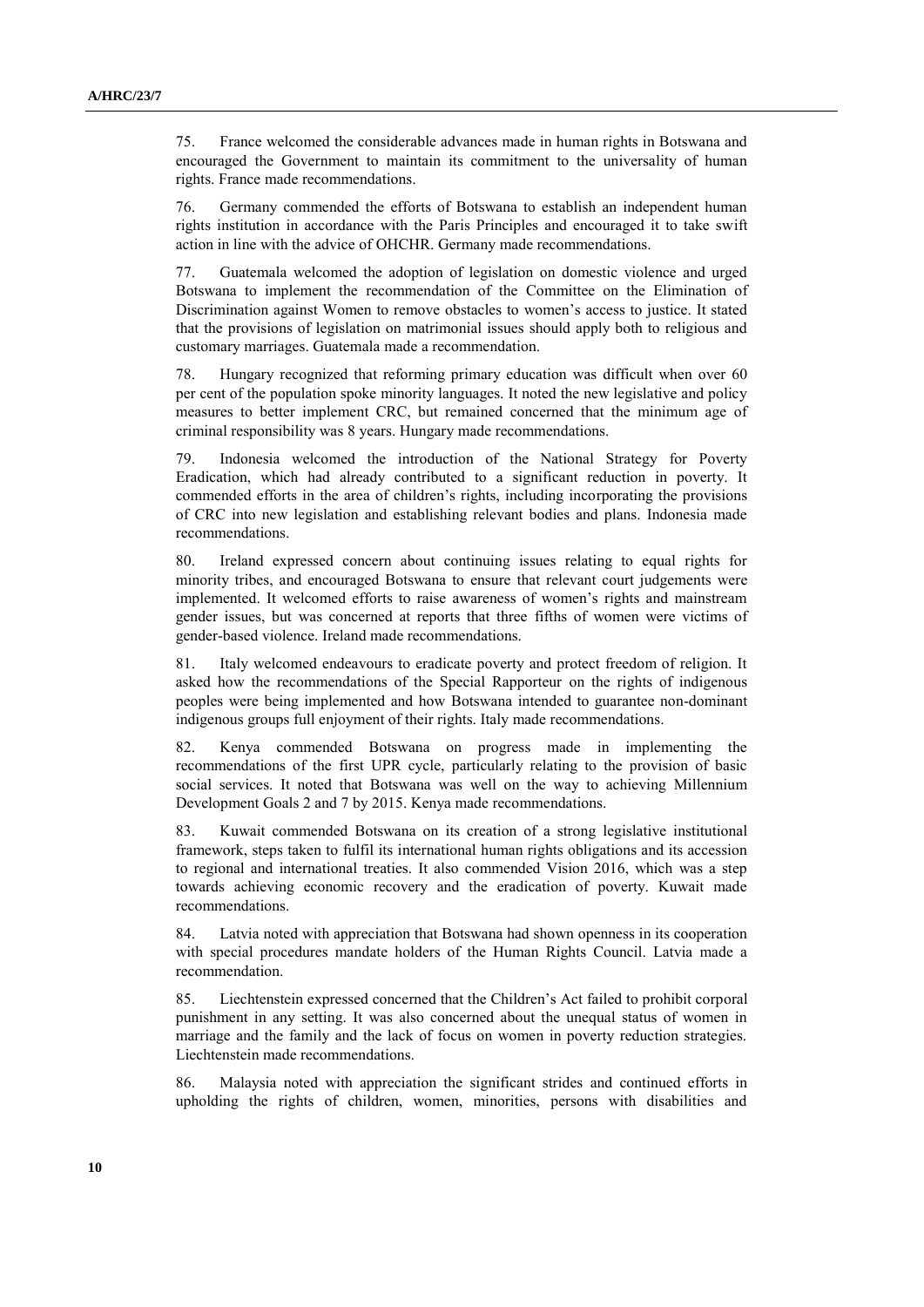disadvantaged groups, but further noted that Botswana continued to face serious challenges, particularly relating to refugees and education. Malaysia made recommendations.

87. Mauritania welcomed efforts to guarantee access to justice and the rights of children, women, persons with disabilities and minority and disadvantaged groups, to eradicate poverty and to improve the situation of indigenous people. It encouraged continued promotion of cultural diversity and the establishment of an independent national institution in accordance with the Paris Principles.

88. Mexico encouraged the Supreme Court of Botswana to continue reviewing customary practices that discriminated against women. It noted that, in response to the recommendation by Mexico, Botswana had adopted a preferential strategy on indigenous peoples and had received a visit from the Special Rapporteur on the rights of indigenous peoples in 2009. Mexico made recommendations.

89. Morocco commended the commitment of Botswana to human rights principles and respect for the rights of children, women and persons with disabilities. It also commended efforts to combat HIV/AIDS, including making special provision for migrants, refugees, and HIV-positive mothers and their infected children, and raising awareness among prisoners. Morocco made recommendations.

90. In response to the questions raised from the floor, the delegation stated that the Constitution was the supreme law of the land. Cultural practices that were deemed to be inconsistent with the Constitution would not prevail, if challenged.

91. Furthermore, the delegation stated that, as a predominantly Christian nation, Botswana had not reached a stage where it could accept same-sex activities. It would be necessary to engage in educational campaigns on this issue so that when the laws were changed, the people would be carried along.

92. Regarding cultural sensitivities that had a bearing on existing legislation, the delegation confirmed the commitment of Botswana to comply with its treaty obligations. In that regard, the Government was determined to undertake educational awareness campaigns with a view to raising these issues, including sexual orientation, corporal punishment and the death penalty. Thus far, public consultations had confirmed that Botswana still supported the retention of corporal punishment, the death penalty and the criminalization of same-sex activities.

93. The delegation also stated that wildlife management areas outside the CKGR had been established with a view to preserving the ecosystem and promoting sustainable tourism. Special hunting licenses had been issued for hunting in the wildlife management areas. However the hunting should be undertaken using traditional methods, and not for commercial purposes using sporting rifles.

94. The delegation stated that, as a country that fully upheld the rule of law, Botswana had fully implemented the court decision on the CKGR case. In addition, the Government had taken a decision to provide water for residents of the CKGR.

95. With respect to education for remote area dwellers, the Government had provided boarding facilities to encourage parents to give their children an opportunity to go to school. For those in the CKGR, boarding facilities had been established outside the Reserve, in areas such as New Xade. The Children's Act provided that all children should be afforded an opportunity to attend school, and parents denying their children that opportunity could face prosecution.

96. Namibia commended the efforts of Botswana to improve the promotion and protection of human rights, in particular advances made in women and children's rights and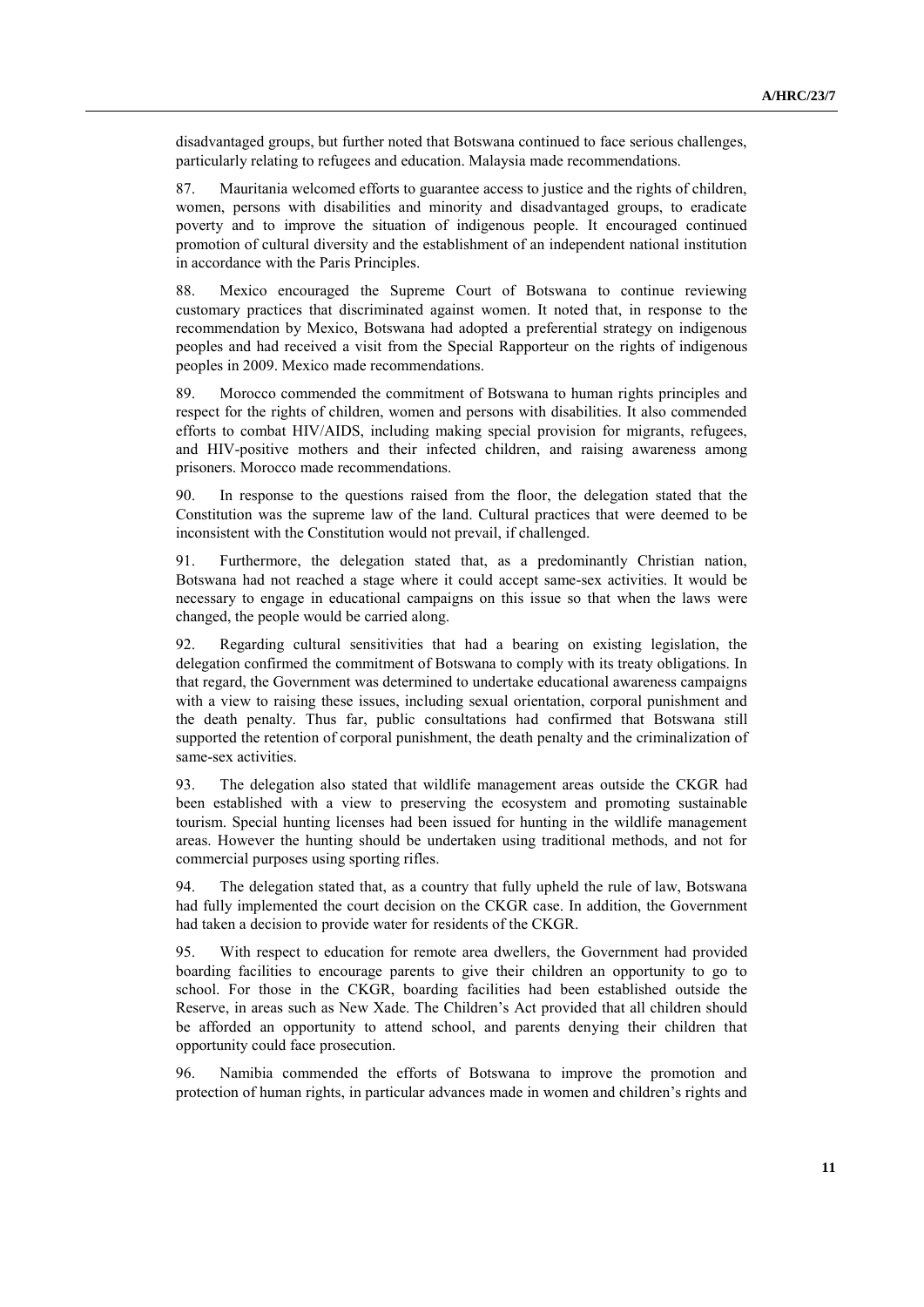in poverty reduction, including the special focus on youth development and education programmes. Namibia made recommendations.

97. The Netherlands commended Botswana on progress made since the first UPR cycle, but noted that challenges remained, including discrimination and violence against women and girls and the lesbian, gay, bisexual and transgender (LGBT) community and criminalization of same-sex activities. It noted that Botswana considered education to be the key to changing culturally rooted prejudices. The Netherlands made recommendations.

98. New Zealand welcomed the increased attention paid to gender issues, but noted concerns regarding the high rate of maternal mortality and the lack of a strategic plan to address the problem. It requested more details on the women and health focus of the National Gender Programme, particularly to address maternal mortality. New Zealand made recommendations.

99. Norway welcomed the focus on indigenous groups, women and the judicial system since the previous report. Violence and discrimination against women remained a challenge, and Norway was concerned that the prevalent use of customary law prevented women from enjoying as much protection as men. Norway made recommendations.

100. The State of Palestine noted the commitment of Botswana to upholding the rights of children, women, persons with disabilities and minority and disadvantaged groups. It commended the adoption of public education initiatives such as gender awareness-raising and affirmative action for women's empowerment. The State of Palestine made recommendations.

101. Paraguay noted the incorporation into national legislation of a number of international treaties, and enquired what legislative initiatives would be given priority in the near future. It urged Botswana to demand its right, as a landlocked country, to preferential treatment to pursue its right to development, particularly in relations with neighbouring countries. Paraguay made recommendations.

102. The Philippines commended the ratification by Botswana of several core human rights treaties and the country's readiness to fulfil its obligations. It welcomed efforts to mainstream human rights in education, noting that the target of universal primary education by 2015 was achievable. The Philippines made a recommendation.

103. Romania welcomed the creation of specialized courts, the adoption of the new Children's Act and the establishment of the National Children's Council. It applauded the election of the first female speaker of the National Assembly and encouraged Botswana to strengthen institutions to eliminate discrimination against women. Romania made recommendations.

104. Rwanda commended Botswana for creating specialized courts, which had improved access to justice, and for the adoption of awareness-raising initiatives on gender issues to educate the public on women's rights. Rwanda made recommendations.

105. Senegal noted the considerable progress made by Botswana in improving human rights in the follow-up to the recommendations of the first UPR cycle, particularly in the justice system and in promoting and protecting the rights of women, children and persons with disabilities. Senegal made recommendations.

106. Singapore noted that the persistent efforts of Botswana were leading to a steady reduction in poverty and an increase in its Human Development Index ranking, and that it was on track to achieve universal primary education and a reduction in school dropouts. It also noted the success of Botswana in lowering the prevalence of HIV/AIDS. Singapore made recommendations.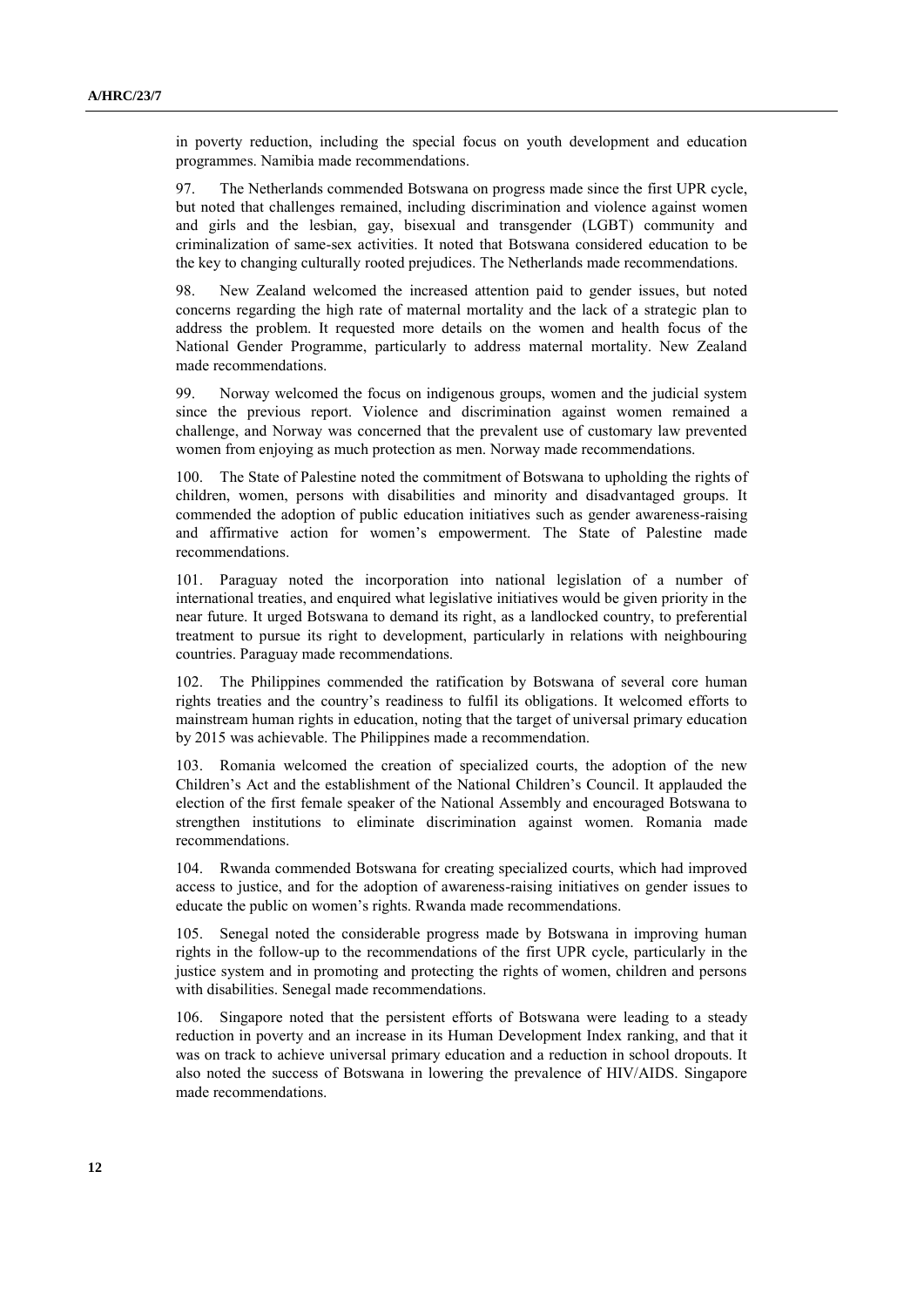107. Slovakia acknowledged the commitment of Botswana to following up the recommendations of the first UPR cycle. Particularly noteworthy was the adoption of the Domestic Violence Act and the new Children's Act and the progress towards achieving Millennium Development Goals 2 and 7. Slovakia made recommendations.

108. Slovenia commended the efforts of Botswana to meet its international human rights obligations. There were gaps to fill, however, such as the failure of the new Children's Act to prohibit corporal punishment in any setting and the lack of authority, capacity and resources allocated to the Women's Affairs Department. Slovenia made recommendations.

109. South Africa noted that Botswana remained committed to fulfilling its international human rights obligations, notwithstanding the obstacles and constraints present. It called on the international community to assist Botswana with the capacity-building and technical assistance it had requested. South Africa made recommendations.

110. Spain said that the climate of peace and political stability prevailing in Botswana and its effective macroeconomic management had enabled the development of human rights promotion and protection. It welcomed the reform of school curricula to include education in human rights and fundamental freedoms from early childhood. Spain made recommendations.

111. Sri Lanka noted the commitment of Botswana to eradicating poverty, which had been steadily declining since 2009. It acknowledged progress made in the health sector, and efforts to protect and promote the rights of women and children, but was concerned that three fifths of women were victims of gender-based violence. Sri Lanka made recommendations.

112. Lesotho stated that the ratification of almost all the core human rights treaties was a testament to the commitment of Botswana to enhancing human rights. Moreover, Botswana had strengthened its institutional framework and enacted legislation to protect human rights in accordance with its Constitution and international obligations. Lesotho made a recommendation.

113. Bangladesh was impressed by government efforts to promote and protect human rights in Botswana, not least through taking steps to improve the socioeconomic development of its citizens. Nonetheless, the country had many challenges, which could be overcome with the assistance of the international community. Bangladesh made recommendations.

114. In its concluding remarks, the delegation noted the recommendations from various delegations, with a view to accepting as many as possible, within the framework of its laws and policies; and indicated that they would contribute significantly to the improvement of the human rights situation in Botswana.

## **II. Conclusions and/or recommendations**\*\*

115. **The recommendations listed below have been examined by Botswana and enjoy its support:**

115.1. **Incorporate into domestic law the provisions of the treaties that Botswana has freely acceded (Chad);**

<sup>\*\*</sup> Conclusions and recommendations have not been edited.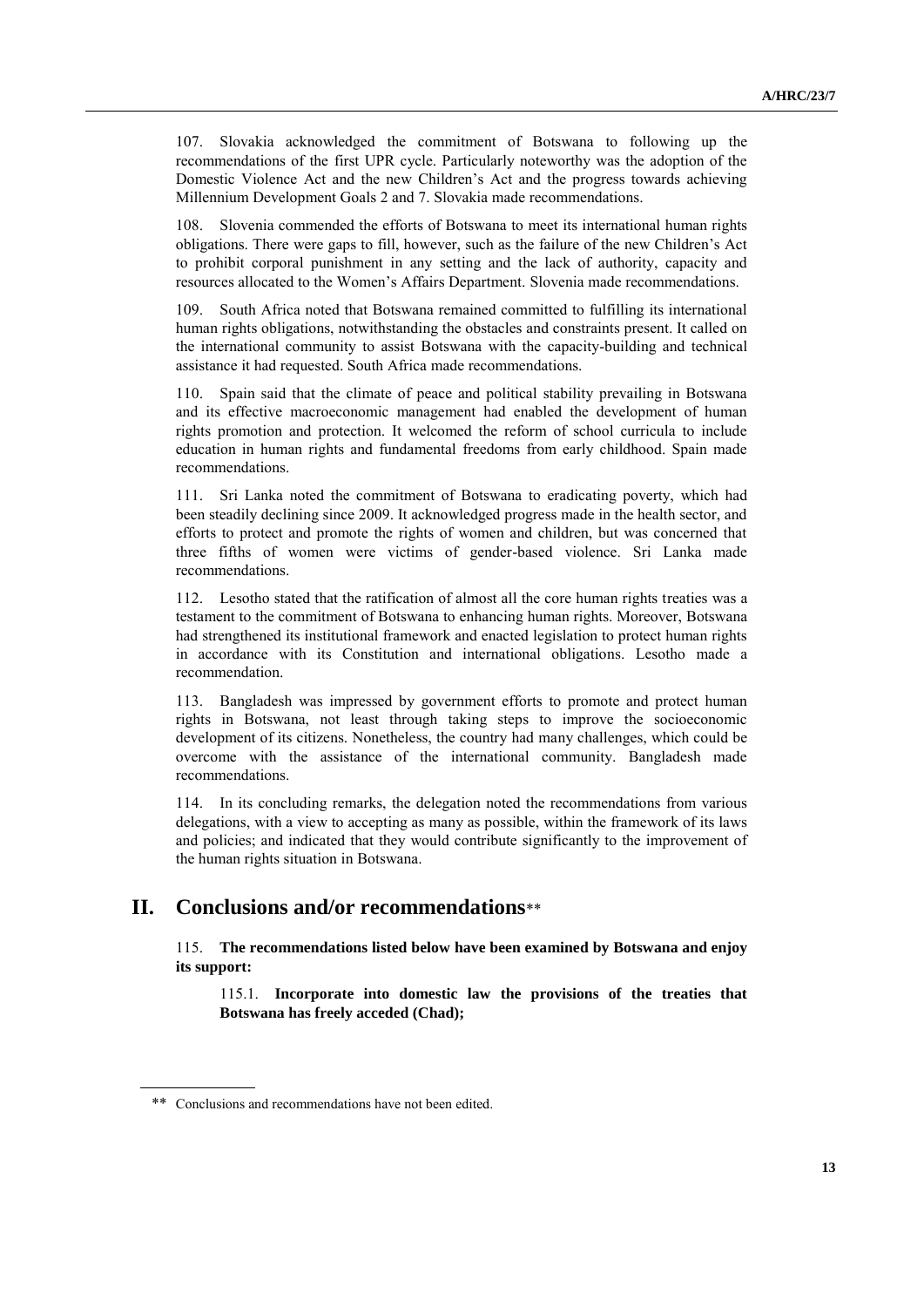115.2 **Ensure that the provisions contained in the international human rights instruments which Botswana has ratified are transposed into national law (France);**

115.3. **Complete the process of fully implementing its obligations under the Rome Statute into domestic law, in particular by adopting provisions that allow for full cooperation with the International Criminal Court (Liechtenstein);**

115.4. **Ensure full alignment of its national legislation with all obligations under the Rome Statute of the International Criminal Court (Slovakia);**

115.5. **Continue to implement national laws in accordance with its treaty obligations (Lesotho);**<sup>1</sup>

115.6. **Envisage increasing the budget allocation to the Office of the Ombudsman in order to enable it to efficiently investigate human rights matters, and create a National Human Rights Institution in line with the Paris Principles (Morocco);**

115.7. **Prioritise the establishment of a national human rights institution, in line with the Paris Principles and ensure the allocation of necessary human and financial resources to this institution (South Africa);**

115.8. **Accelerate its efforts with a view to creating an independent national human rights institution in line with the Paris Principles (Togo);**

115.9. **Accelerate its efforts to effectively set up a national human rights institution in line with the Paris Principles (Tunisia);**

115.10. **Accelerate actions to establish a national human rights institution (Chile);**

115.11. **Continue working towards the establishment of a national human rights institution in accordance with the Paris Principles (New Zealand);**

115.12. **Accelerate the process towards establishing a national human rights institution in accordance with relevant international standards (Kenya);**

115.13. **Form a national human rights institution in compliance with the Paris Principles (Turkey);**

115.14. **Put in place an independent national human rights institution, in accordance with the Paris Principles (Burundi);**

115.15. **Intensify its efforts to make effective the work to establish a national human rights commission in compliance with the Paris Principles (Burkina Faso);**

115.16. **Intensify efforts to establish a national human rights commission conforming to the Paris Principles (Djibouti);**

115.17. **Accelerate the creation of an independent national human rights institution conforming to the Paris Principles, or extend the mandate of the mediator to human rights (France);**

<sup>&</sup>lt;sup>1</sup> The recommendation made during the interactive dialogue was as follows: "Continue to implement national laws in accordance with the universally agreed human rights norms and principles (Lesotho)."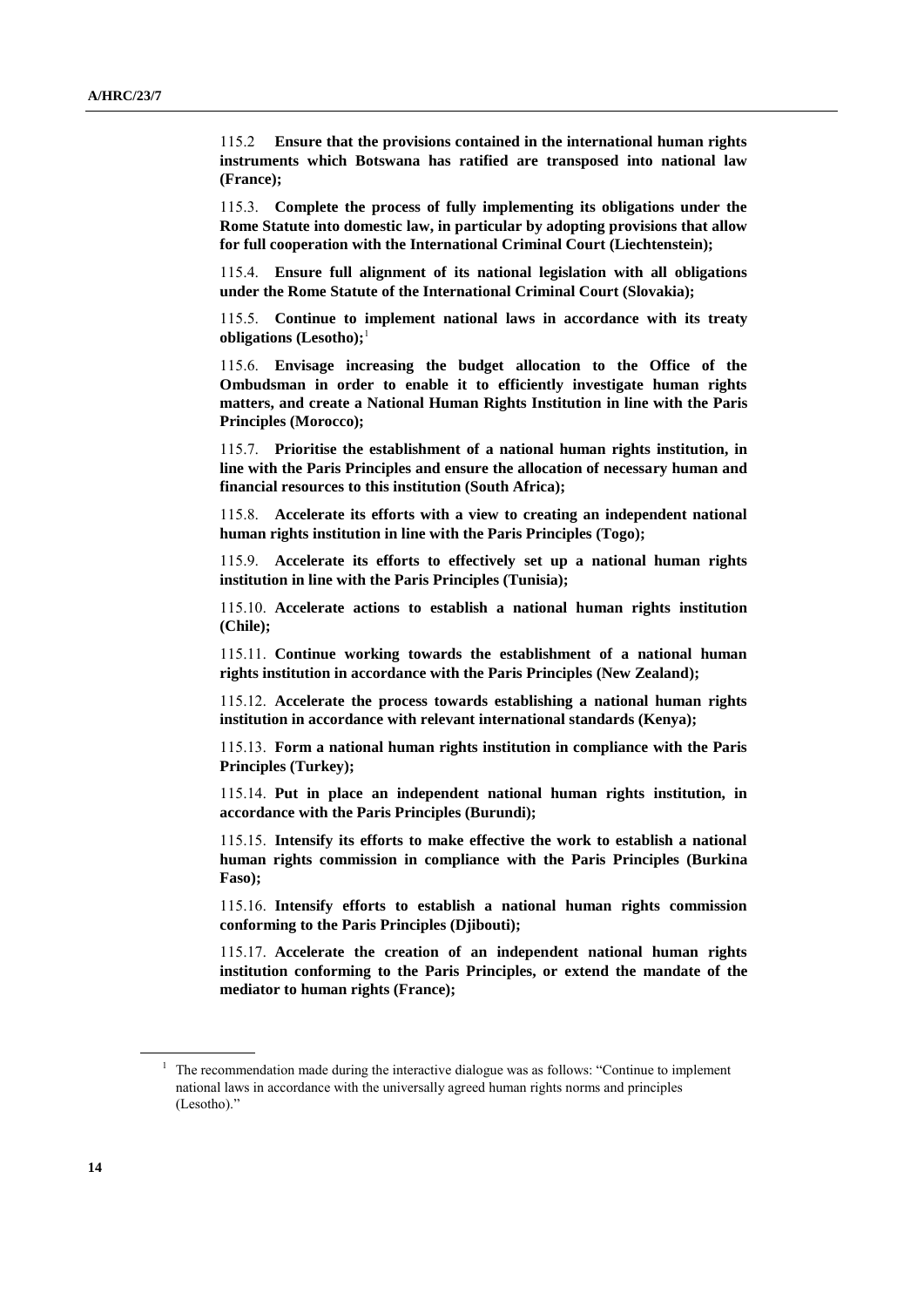115.18. **Expedite efforts to establish a national human rights institution and a national human rights strategy (Australia);**

115.19. **Continue efforts to further promote human rights, democracy and rule of law (Turkey);**

115.20. **Adopt a national human rights action plan (Mexico);**

115.21. **Consider prioritizing the stated objective of developing a comprehensive national action plan for human rights (South Africa);**

115.22. **Formulate a national plan of action for the implementation of accepted recommendations (Turkey);**

115.23. **Enhance capacity-building in its pro-poor and results-based development planning policy and programmes (Zimbabwe);**

115.24. **Continue implementation of the National Monitoring and Evaluation Plan for the National Operational Plan for HIV and AIDS (2012-2016) (Algeria);**

115.25. **Continue implementation of the National Strategy for Poverty Eradication (Algeria);**

115.26. **Carry out efforts in the area of poverty eradication (Senegal);**

115.27. **Continue to implement its National Strategy for Poverty Eradication and ensure access to quality education for all (Singapore);**

115.28. **Continue its efforts to promote social and economic development and prioritize poverty reduction in its national development, to enable its people to enjoy human rights on a solid economic foundation (China);**

115.29. **Continue implementing the National Strategy to Eradicate Poverty and continue with its actions aimed at improving the health care coverage (Cuba);**

115.30. **Continue to implement the National Strategy to enable further poverty reduction in Botswana (Indonesia);**

115.31. **In assistance with its Development Partners, continue its fight against poverty (Bangladesh);**

115.32. **Continue implementing its national youth development programme as one of the means to alleviate poverty in the country (Malaysia);**

115.33. **Continue implementation of the National Operational Framework for HIV and AIDS for the period 2012-2016 and the National Strategic Operational Plan for HIV/AIDS 2011-2016 (Angola);**

115.34. **Accelerate the implementation of the National Action Plan for Children for 2006-2016 (Romania);**

115.35. **Include a gender perspective into its policies and programmes to combat HIV/AIDS, taking into account what has been pointed out by CEDAW (Chile);**

115.36. **Continue to promote human rights education (Armenia);**

115.37. **Continue to raise awareness on harmful cultural norms and traditional practices as well as human rights education in primary school system (Ethiopia);**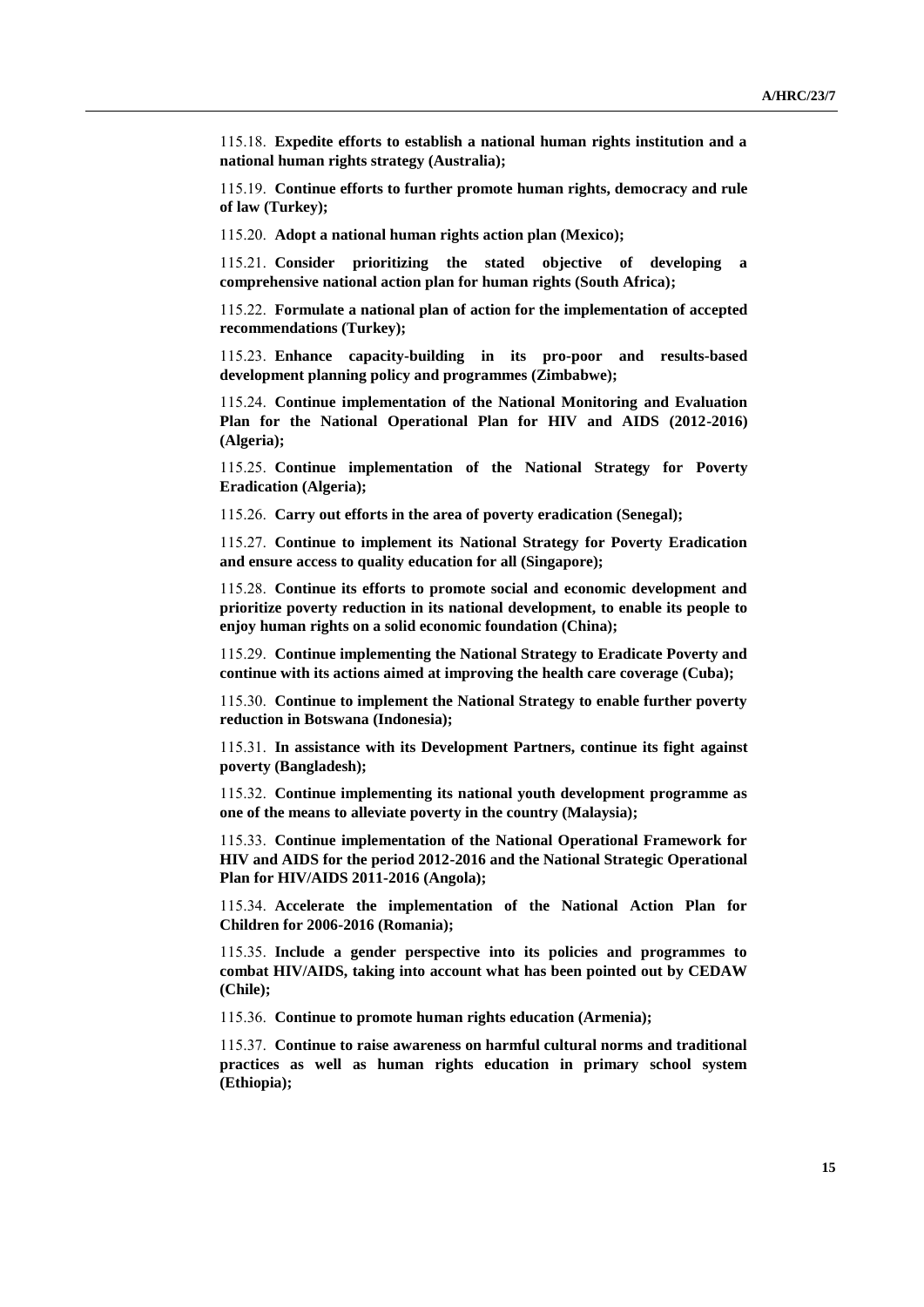115.38. **Seek support and assistance from international institutions in dealing with the challenges that constrain the effective realization of certain rights, particularly the right to education and the protection of refugees (Burkina Faso);**

115.39**. Accelerate the implementation of the Action Plan to enable targeted programming and interventions for the welfare and protection of the most vulnerable children in Botswana (Indonesia);**

115.40. **Continue to seek the necessary assistance from civil society to reach the goals of the Vision 2016 (Kuwait);**

115.41. **Continue reviewing and reforming Government programs, as needed, to ensure that they do not discriminate against particular groups (State of Palestine);**

115.42. **Provide human rights training on an on-going basis for the disciplined forces (South Africa);**

115.43. **Strengthen the Women's Affairs Department located within the Ministry of Labour and Home Affairs by providing it with authority, decisionmaking power, and human and financial resources (Slovenia);**

115.44. **Continue to implement agreed recommendations and other domestic and international obligations such as treaty body reporting (Zimbabwe);**

115.45. **Continue to cooperate with the Human Rights Council and its mechanisms (Guatemala);**

115.46. **Take the necessary measures to combat discrimination against women, strengthen its domestic legislation on the rights of women and adequately enforce CEDAW provisions (Italy);**

115.47. **Continue strengthening the necessary policies to promote gender equality, with a focus on education, on adopting awareness campaigns for the population against gender violence, and on putting in place specific legislation that criminalizes violence against women (Spain);**

115.48. **Use temporary special measures in accordance with article 4 paragraph 1 of the CEDAW to achieve substantive equality of women (State of Palestine);**<sup>2</sup>

115.49. **Continue its efforts in order to reduce stereotypical approaches to the roles and responsibilities of women (Armenia);**

115.50. **Continue repealing discriminatory laws and to allocate adequate budget for the implementation of its National Gender Programme to ensure non-discrimination against women (Thailand);**

115.51. **Intensify its efforts aimed at modifying or eliminating the negative cultural practices and stereotypes which are the source of certain forms of discrimination against women (Tunisia);**

115.52. **Further consolidate on important fields of rules of law, gender equality, and social welfare to better overall conditions for vulnerable groups such as women, children and youth (Viet Nam);**

<sup>&</sup>lt;sup>2</sup> The recommendation made during the interactive dialogue was as follows: "Use temporary special measures to achieve substantive equality of women (State of Palestine)."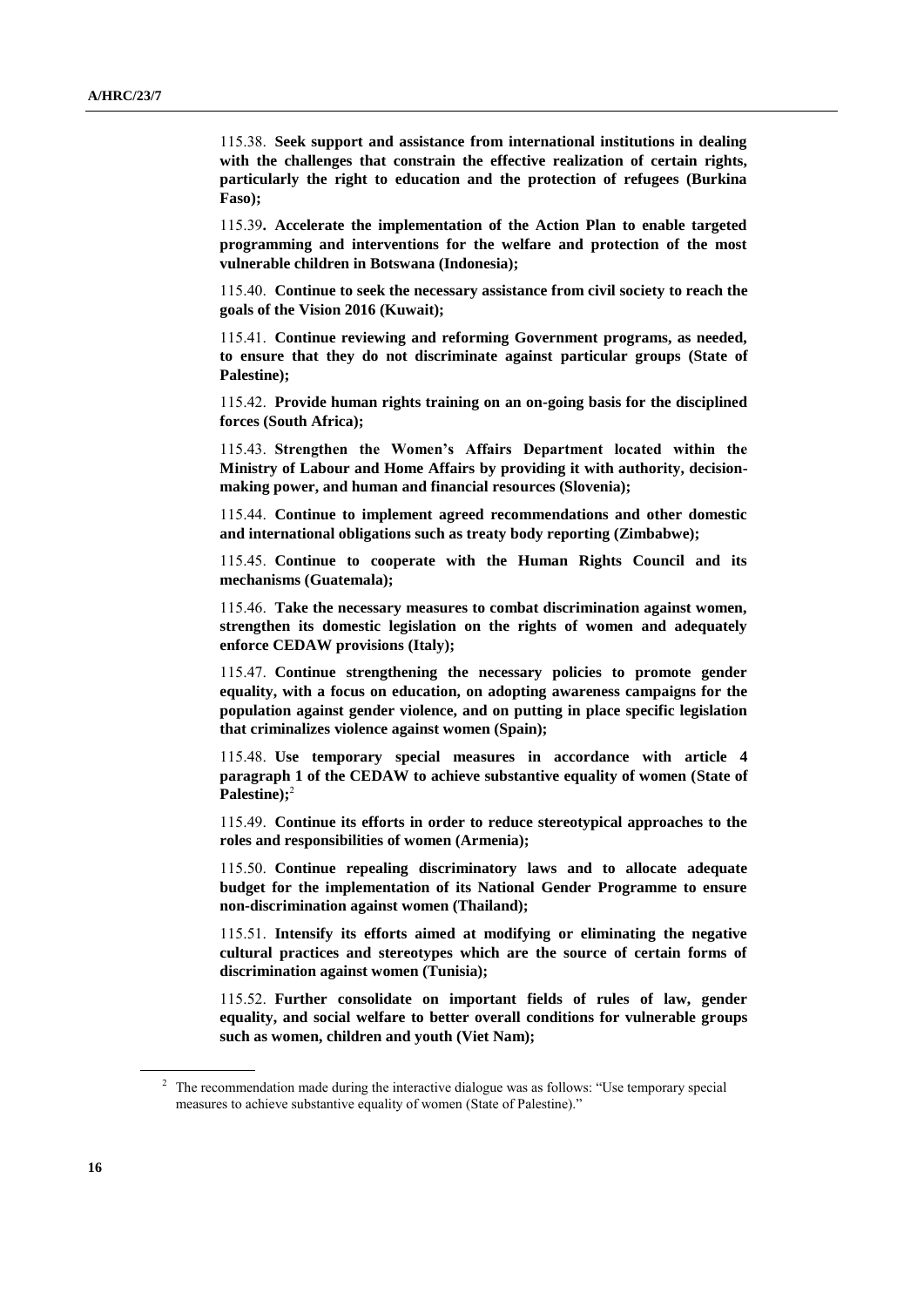115.53. **Consider continuing to strengthen the rights of women, particularly in the family setting (Namibia);**

115.54. **Aligning traditional laws and procedures with principles that protect particularly the balance of socio-economic rights of men and women both in the family and in the society, as well as the rights of the child (Cape Verde);**

115.55. **Continue to pay special attention to the needs of rural women ensuring that they participate in decision-making processes and have full access to justice, education, health services and financial facilities (Egypt);**

115.56. **Pay special attention to the needs of rural women and women heads of households, ensuring that they participate in decision-making processes and have full access to justice, education, health services and credit facilities; and eliminate all forms of discrimination against women with respect to ownership and inheritance of land (Liechtenstein);**

115.57. **Continue focusing efforts to improve the situation of women, especially in rural areas where many head families, with regard to access to educational services, justice and credit mechanisms (Paraguay);**

115.58. **Disseminate information to the population of Botswana on ways and means to avail themselves of available judicial remedies relating to discrimination against women (Guatemala);**

115.59. **Hold a public debate on the death penalty, in which all aspects of the issue should be highlighted in a holistic manner (Uruguay);<sup>3</sup>** 

115.60. **Meanwhile, provide information to concerned families, so that they can know in advance the date of execution of their relatives (Uruguay);**<sup>4</sup>

115.61. **Intensify efforts to combat violence against women (Congo);**

115.62. **Fight efficiently against rape and domestic violence (Togo);**

115.63. **Continue to fight against sexual violence (Djibouti);**

115.64. **Urgent implementation of measures to improve the reporting rate of gender based violence, where the NGO Genderlinks estimates only 1 in 24 incidents were currently reported; and to increase the prosecution of perpetrators (United Kingdom of Great Britain and Northern Ireland);**

115.65. **Actively combat all forms of gender-based discrimination and violence, in particular domestic and sexual violence (France);**

115.66. **Draft implementation instructions and provide police and the public training on the Domestic Violence Act (United States of America);**

115.67. **Continue to take steps towards eliminating gender-based violence, including through strengthening domestic laws and policies to protect women (Australia);**

<sup>&</sup>lt;sup>3</sup> The recommendation made during the interactive dialogue was as follows: "Hold a public debate on the death penalty, in which all the aspects of the issue should be highlighted in a holistic manner, in order to repeal it from the domestic legal order and to ratify the Second Optional Protocol to the International Covenant on Civil and Political Rights (Uruguay)."

<sup>&</sup>lt;sup>4</sup> The recommendation made during the interactive dialogue was as follows: "Meanwhile, Provide information to concerned families, so that they can know in advance the date of execution of their relatives and ensure that the executed persons' bodies are handed over for private burial (Uruguay)."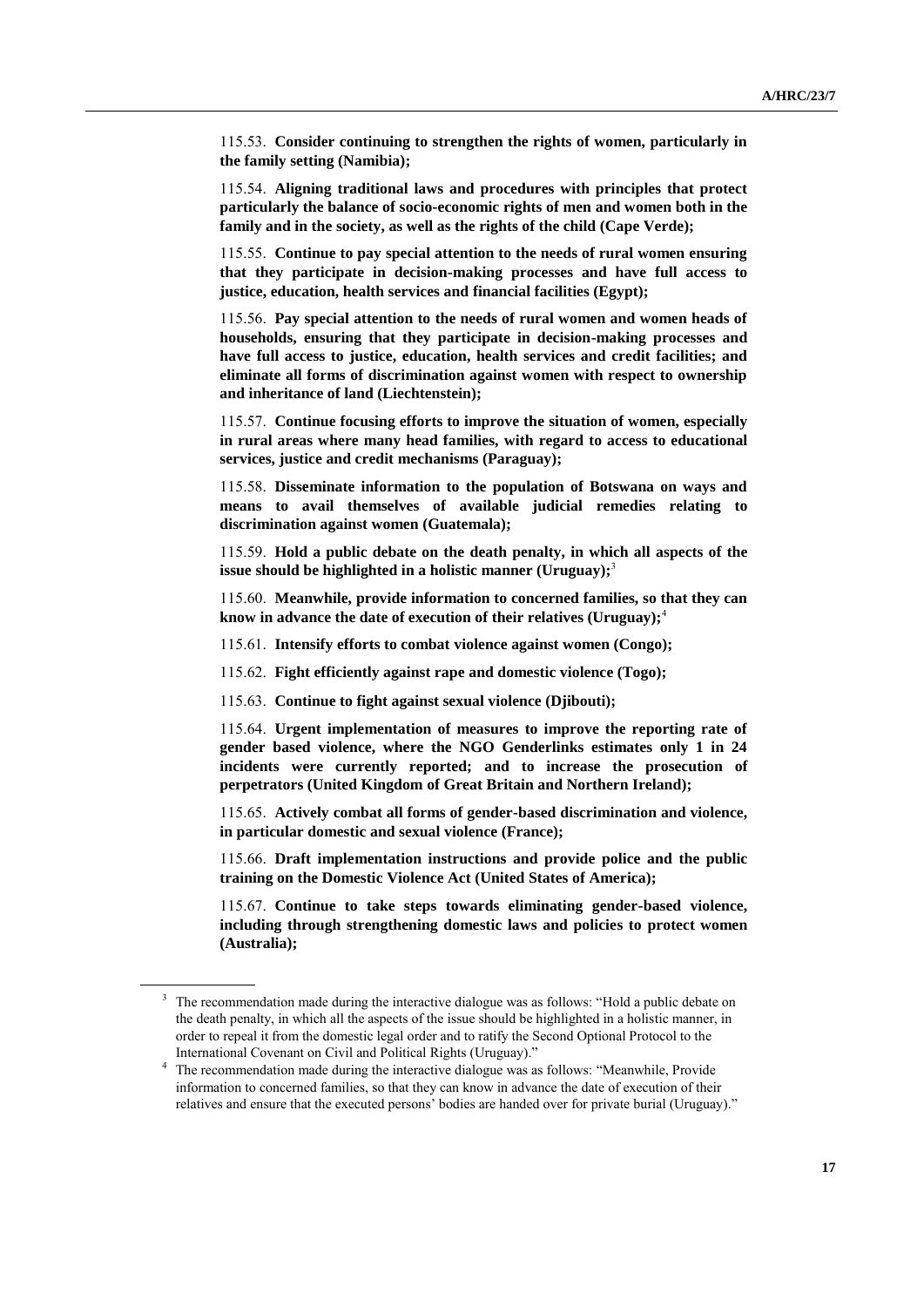115.68. **Consider enacting specific legislation on domestic violence to hold perpetrators accountable for their behaviour (Brazil);**

115.69. **Take the necessary measures to ensure sexual assault perpetrated by a spouse is explicitly covered by the criminal code and educate chiefs and other customary law practitioners so that their decisions are in line with constitutional law, particularly with respect to marriage and property rights (Canada);**

115.70. **Enact specific legislation on marital rape (Ireland);**<sup>5</sup>

115.71. **Take concrete measures to ensure a safer environment for both women and girls (Netherlands);**

115.72. **Take efficient steps to secure the protection of women, also when abuse happens within the family (Norway);**

115.73. **Strengthen national frameworks and mechanisms to effectively address and combat violence against women and girls (Sri Lanka);**

115.74. **Take measures to improve the conditions in prisons (Norway);**

115.75. **Increase its efforts to raise awareness of a woman's entitlement to request the transfer of a case from a customary court to a common law court, as recommended by CEDAW in 2010 (New Zealand);** 6

115.76. **Strengthening the efficiency of the judicial system, while making sure the rights of everyone to a fair trial is not compromised (Norway);**

115.77. **Continue to take the necessary measures to make sure that all the population has easy access to free birth registration for newborns (Mexico);**<sup>7</sup>

115.78. **Implement specific and concrete measures with a view to increasing women's participation in political and corporate life in the country (Brazil);**

115.79. **Pursue on-going efforts to ensure the adoption, in the near future, of a list identifying types of hazardous work prohibited to persons under the age of 18 years (Egypt);**

115.80. **Continue addressing the HIV/AIDS impact on women and children as a priority, in particular, the mother-to-child transmission (Thailand);**

115.81. **Further develop measures to combat HIV/AIDS, with special focus on reducing infant and child mortality (Sri Lanka);**

115.82. **Continue to implement its HIV/AIDS prevention, care and treatment programmes to further reduce the prevalence (Singapore);**

<sup>&</sup>lt;sup>5</sup> The recommendation made during the interactive dialogue was as follows: "Enact specific legislation on marital rape to ensure that all violence against women and girls constitutes a criminal offence, that victims have access to immediate means of redress and protection; and that all perpetrators are prosecuted (Ireland)."

<sup>&</sup>lt;sup>6</sup> The recommendation made during the interactive dialogue was as follows: "Increase its efforts to raise awareness of a woman's entitlement to request the transfer of a case from a traditional court to a constitutional law court, as recommended by CEDAW in 2010 (New Zealand)."

<sup>&</sup>lt;sup>7</sup> The recommendation made during the interactive dialogue was as follows: "Adopt the necessary measures to make sure that all the population has easy access to free birth registration for newborns (Mexico)."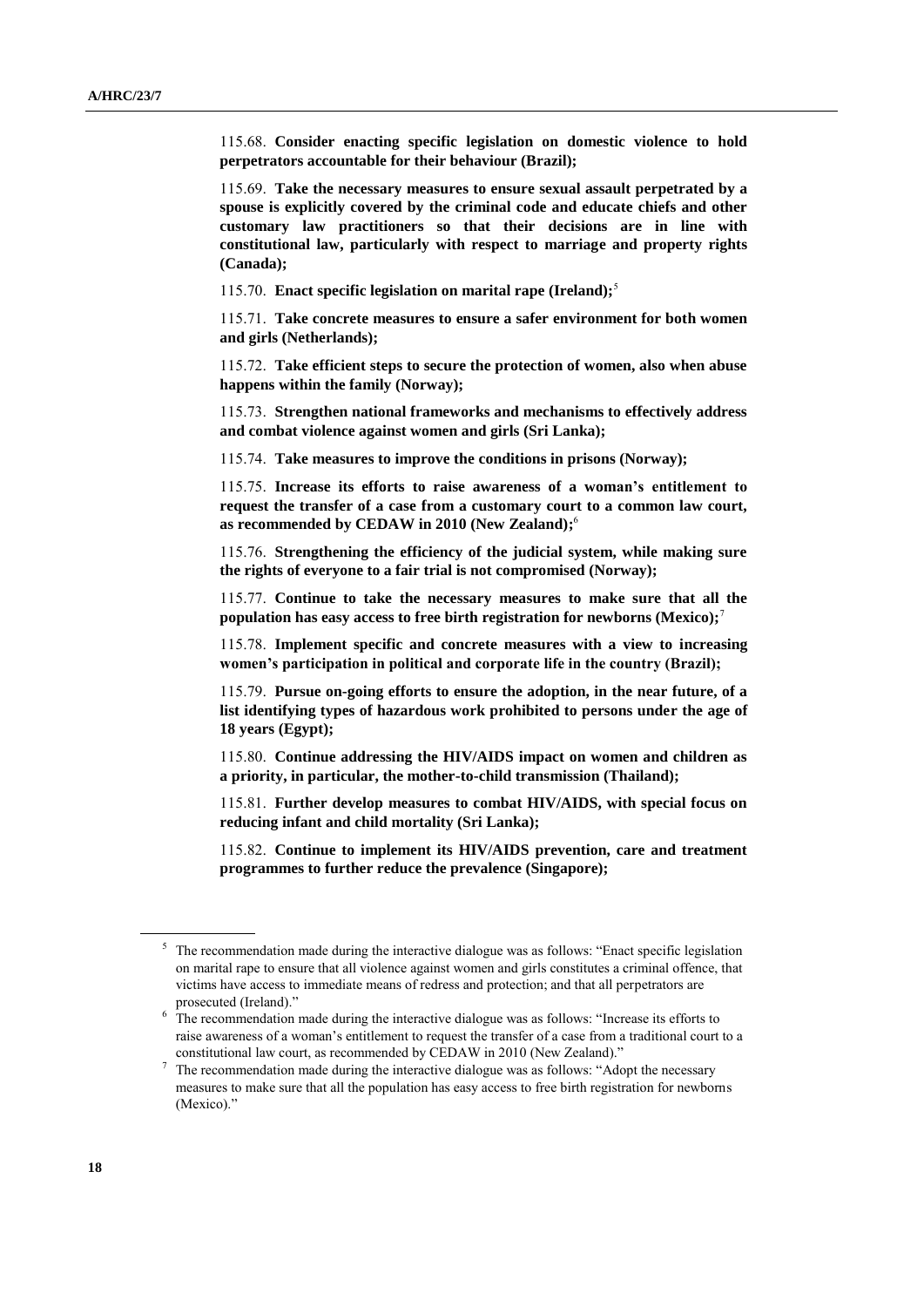115.83. **Strengthen the promotion and protection of the rights of the elderly (Senegal);**

115.84. **Continue efforts to provide comprehensive primary education (Kuwait);**

115.85**. Continue to ensure full access to education for children (Egypt);**

115.86. **Continue its efforts to ensure full access to education (Bangladesh);**

115.87. **Redouble efforts to increase women's participation in education, including tertiary education (Timor-Leste);**

115.88. **Continue efforts aimed at enhancing the welfare of peoples with disabilities, including taking the appropriate steps to ratify the Convention on the Rights of Persons with Disabilities (Malaysia);**

115.89. **That the Government has a continued focus on the situation of the San people and their rights in Botswana (Norway);**

115.90. **Take appropriate measures to protect and promote the rights of disadvantaged groups (Congo);** 8

115.91. **Consider the possibility to seek further international cooperation in order to find sustainable solutions in the area of refugees law (Paraguay);**

115.92. **Intensify its efforts to create awareness regarding the primacy of constitutional law with respect to customary laws and practices (Uruguay);**<sup>9</sup>

115.93. **Ensure that the decisions of the customary courts may be challenged before common law courts (Uruguay);**<sup>10</sup>

116. **The recommendations listed below will be further examined by Botswana and its position on each of these recommendations will be provided in due time, but no later than the twenty-third session of the Human Rights Council in June 2013:**

116.1. **Ratify the International Covenant on Economic, Social and Cultural Rights, and its Optional Protocol (Timor-Leste);**

116.2. **Ratify the International Covenant on Economic, Social and Cultural Rights (Congo);**

116.3. **Consider ratifying the International Covenant on Economic, Social and Cultural Rights to strengthen the rights of the citizens of Botswana to economic development (Namibia);**

116.4**. Consider acceding to the International Covenant on Economic, Social and Cultural Rights (Kenya);**

<sup>&</sup>lt;sup>8</sup> The recommendation made during the interactive dialogue was as follows: "Take appropriate measures to protect and promote the rights of indigenous populations (Congo)."

<sup>&</sup>lt;sup>9</sup> The recommendation made during the interactive dialogue was as follows: "Intensify its efforts to create awareness regarding the primacy of constitutional law with respect to customary laws and practices; ensure that the proceedings of customary courts are in line with the domestic courts and that its decisions may be challenged before such courts (Uruguay)."

<sup>&</sup>lt;sup>10</sup> The recommendation made during the interactive dialogue was as follows: "Intensify its efforts to create awareness regarding the primacy of constitutional law with respect to customary laws and practices; ensure that the proceedings of customary courts are in line with the domestic courts and that its decisions may be challenged before such courts (Uruguay)."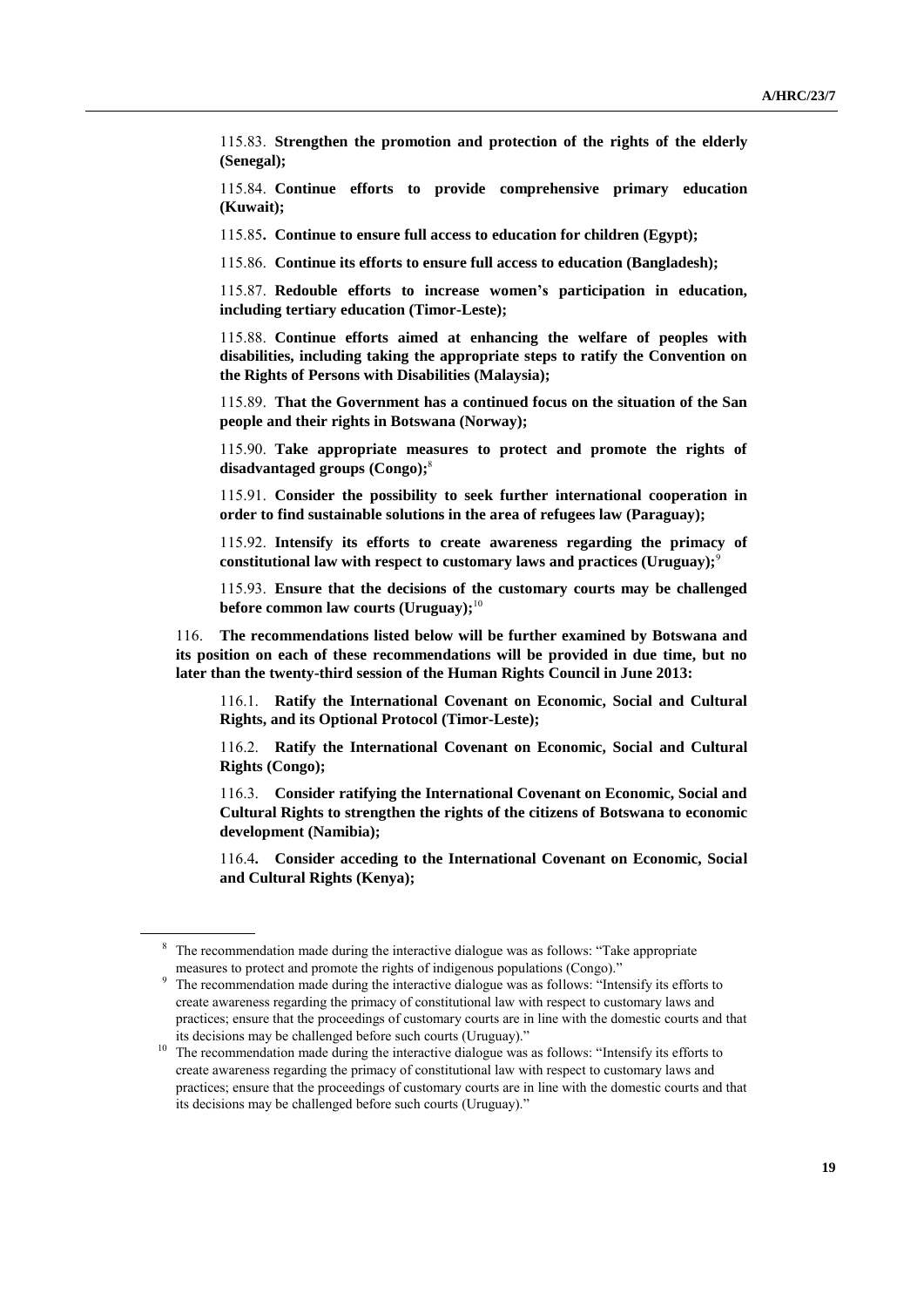116.5. **Consider the ratification of the International Covenant on Economic, Social and Cultural Right, as well as the Second Optional Protocol to the International Covenant on Civil and Political Rights, aiming at the abolition of the death penalty (Cyprus);**

116.6. **Ratify the International Covenant on Economic, Social and Cultural Rights and its optional protocol (Australia);**

116.7. **Consider ratifying the Optional Protocol to the International Covenant on Economic, Social and Cultural Rights, the Convention on the Protection of All Persons from Enforced Disappearance, the Convention on the Rights of Persons with Disabilities, as well as the ILO Conventions 169 and 189 (Costa**   $Rica);$ <sup>11</sup>

116.8**. Ratify the Convention on the Rights of Persons with Disabilities (Togo);**

116.9. **Accede to the Convention on the Rights of Persons with Disabilities, especially because this country [Botswana] already applies the provisions of this Convention in practice, as demonstrated by its commitment to submit a voluntary report (Morocco);**

116.10. **Sign and ratify the International Covenant on Economic, Social and Cultural Rights as well as the International Convention on the Protection of the Rights of All Migrant Workers and Members of Their Families (Turkey);**

116.11. **Explore the possibility of ratifying the International Convention for the Protection of All Persons from Enforced Disappearance (Argentina);**

116.12. **Consider the ratification of the Convention on the Prevention and Punishment of the Crime of Genocide (Armenia);**

116.13. **Complete the harmonization of domestic legislation with the provisions of the Rome Statute, and consider the possibility of ratifying the Optional Protocol to the Convention against Torture and Other Cruel, Inhuman or Degrading Treatment of Punishment (Tunisia);**

116.14. **Ratify, at the earliest possible date, the Optional Protocol to the Convention against Torture and Other Cruel, Inhuman or Degrading Treatment or Punishment and establish preventive mechanism accordingly (Czech Republic);**

116.15. **Ratify the Optional Protocol to Convention against Torture and Other Cruel, Inhuman or Degrading Treatment of Punishment (Togo);**

116.16. **Consider the possibility of ratifying the International Covenant on Economic, Social and Cultural Rights, International Convention on the Protection of the Rights of All Migrant Workers and Members of Their Families and Convention on the Rights of Persons with Disabilities (Ecuador);**

<sup>11</sup> The recommendation has made during the interactive dialogue was as follows: "Consider ratifying the Optional Protocol to the International Covenant on Economic, Social and Cultural Rights, the Convention on the Protection of All Persons from Enforced Disappearance, the Convention on the Rights of Persons with Disabilities and the Second Optional Protocol to the International Covenant on Civil and Political Rights, aiming at the abolition of the death penalty, as well as the ILO Conventions 169 and 189 (Costa Rica)"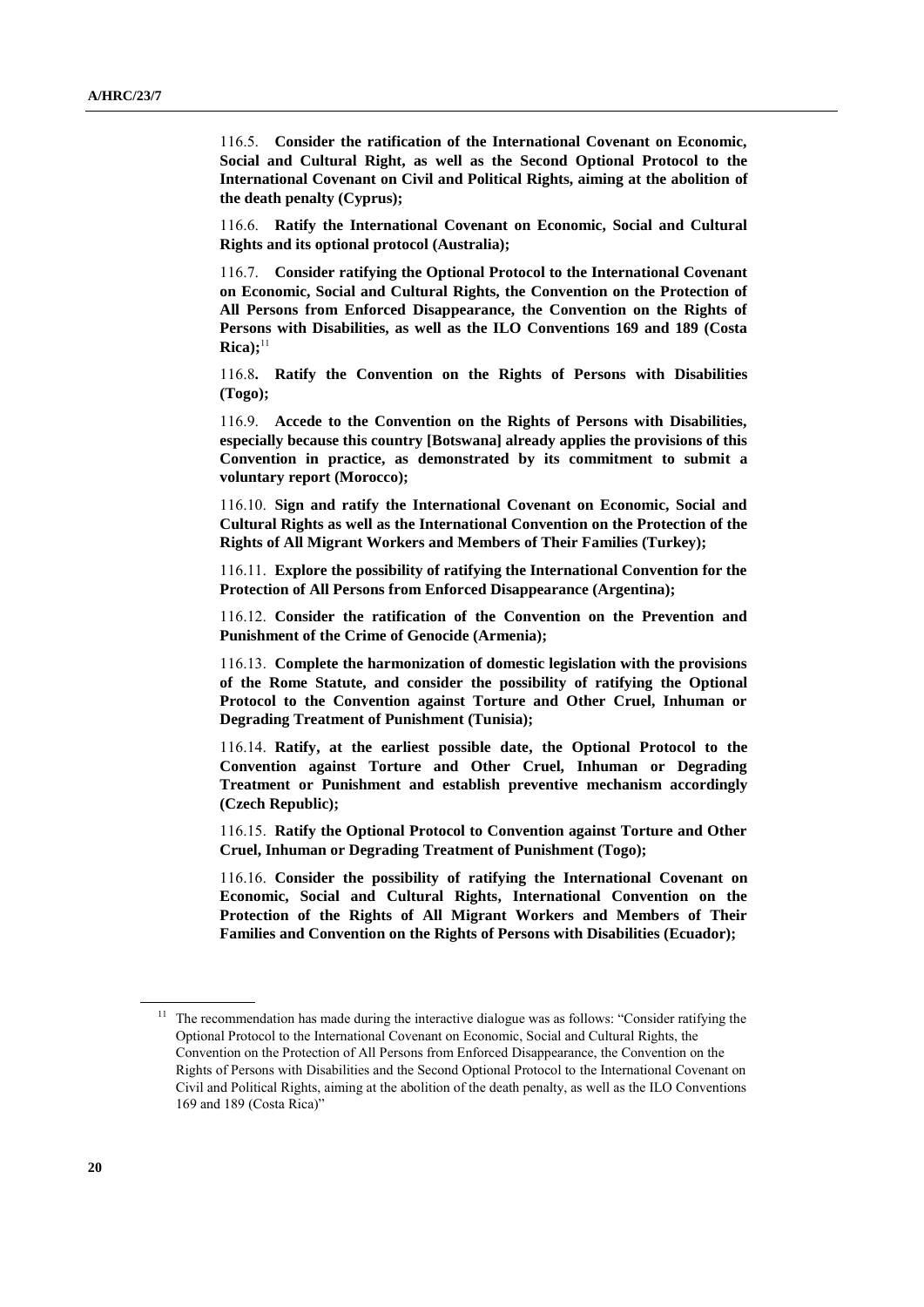116.17. **Ratify the International Convention on the Protection of all Persons from Enforced Disappearances, the International Covenant on Economic, Social and Cultural Rights and the Convention on the Rights of Persons with Disabilities (France);**

116.18. **Ratify the International Covenant on Economic, Social and Cultural Rights and the Optional Protocol, and opt-in to the enquiry and inter-state mechanisms (Germany);**

116.19. **Consider signing the SADC Protocol on Gender and Development (Norway);**

116.20. **Consider ratifying the International Convention on the Protection of the Rights of Migrant Workers and Their Families and the ILO Convention 189 (Philippines);**

116.21. **Ratify the International Convention on the Protection of the Rights of all Migrant Workers and members of their families (Rwanda);**

116.22. **Speed up the process towards ratification of the Convention on the Rights of Persons with Disabilities (Rwanda);**

116.23. **Consider the ratification of the new third Optional Protocol to the Convention on the Rights of the Child on a communication procedure (Slovakia);**

116.24. **Reform customary law to eliminate restrictions on women's access to property (United States of America);**

116.25. **Raise the minimum age of criminal responsibility (Togo);**

116.26. **Raise the age of criminality (Turkey);**

116.27. **Raise the age of criminal responsibility, which is currently set at 8 years (France);**

116.28. **Raise the minimum age of criminal responsibility to an internationally accepted level, and in line with the Convention on the Rights of the Child, the Beijing rules and Riyadh guidelines (Uruguay);**

116.29. **Raise the minimum age of criminal responsibility in accordance with international standards, which should allow Botswana to withdraw its reservation to article 1 of the Convention on the Rights of the Child (Hungary);**<sup>12</sup>

116.30. **Review the inconsistencies between the Children's Act of 2009 and international obligations under the Convention on the Rights of the Child, such as the prohibition of corporal punishment of children in all settings (Liechtenstein);**

116.31. **Issue a standing invitation to the Special Procedures of the Human Rights Council (Czech Republic);**

116.32. **Extend an open invitation to Special Procedures (Guatemala);**

<sup>&</sup>lt;sup>12</sup> The recommendation made during the interactive dialogue was as follows: "Harmonize the minimum age of criminal responsibility, which currently is 8 years, with international standards, which should clear the obstacle to withdrawing its reservation to article 1 of the Convention on the Rights of the Child (Hungary)"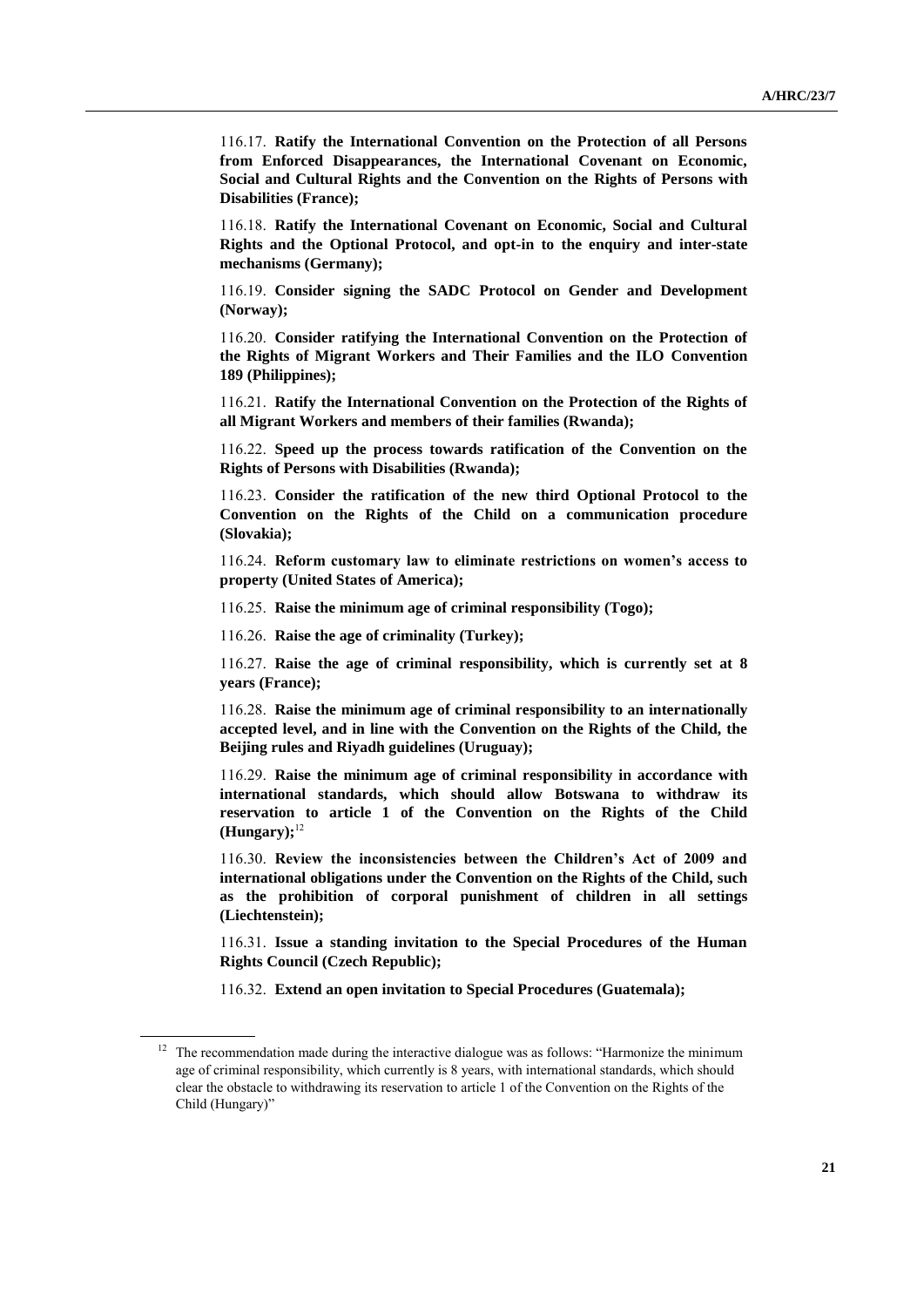116.33. **Extend a standing invitation to all mandate holders of the Council (Hungary);**

116.34. **Consider extending a standing invitation to all the special procedures mandate holders of the Human Rights Council (Latvia);**

116.35. **Take steps to implement comprehensive anti-discrimination laws, particularly to eliminate discrimination on the basis of sexual orientation (Australia);**

116.36. **Ensure that the executed persons' bodies are handed over for private burial (Uruguay);**<sup>13</sup>

116.37. **Ensure the respect of international standards on the rights of prisoners sentenced to death (Italy);**

116.38. **Engage in a dialogue to repeal laws which criminalize consensual adult same sex relations (Canada);**

116.39. **Support at national, regional and international level the promotion and universal realization of the human right to safe drinking water and sanitation, pursuant the recommendation made by the Council in its different resolutions on the matter (Spain);**

116.40. **Speed up the process to explore possible solutions for mother-tongue schooling, and develop an adequate strategy to lower the failure rate before the next UPR cycle (Hungary);**

116.41. **Continue its engagement with improving the rights of refugees (Uganda);**

116.42. **Improve the reception conditions, health care, access to water and sanitation, adequate housing and food, for refugees; Make sure that refugees are not repatriated in case that their lives are in danger in their country of origin, and promote, through public policies, their total integration into the society out of the refugees camps (Ecuador);**

116.43. **Maintain the positive efforts aiming to find durable solutions by way of repatriation, reintegration and resettlement of refugees (Egypt);**

117. **The recommendations which appear below have been examined by Botswana and do not enjoy its support:**

117.1. **Consider ratifying the Second Optional Protocol to the International Covenant on Civil and Political Rights, aiming at the abolition of the death penalty (Costa Rica);**<sup>14</sup>

117.2. **Germany wished to repeat its recommendation from the first cycle of the UPR, to amend the definition of discrimination in the Constitution in such a** 

<sup>&</sup>lt;sup>13</sup> The recommendation made during the interactive dialogue was as follows: "Meanwhile, Provide information to concerned families, so that they can know in advance the date of execution of their relatives and ensure that the executed persons' bodies are handed over for private burial (Uruguay)."

<sup>&</sup>lt;sup>14</sup> The recommendation has made during the interactive dialogue was as follows: "Consider ratifying the Optional Protocol to the International Covenant on Economic, Social and Cultural Rights, the Convention on the Protection of All Persons from Enforced Disappearance, the Convention on the Rights of Persons with Disabilities and the Second Optional Protocol to the International Covenant on Civil and Political Rights, aiming at the abolition of the death penalty, as well as the ILO Conventions 169 and 189 (Costa Rica)."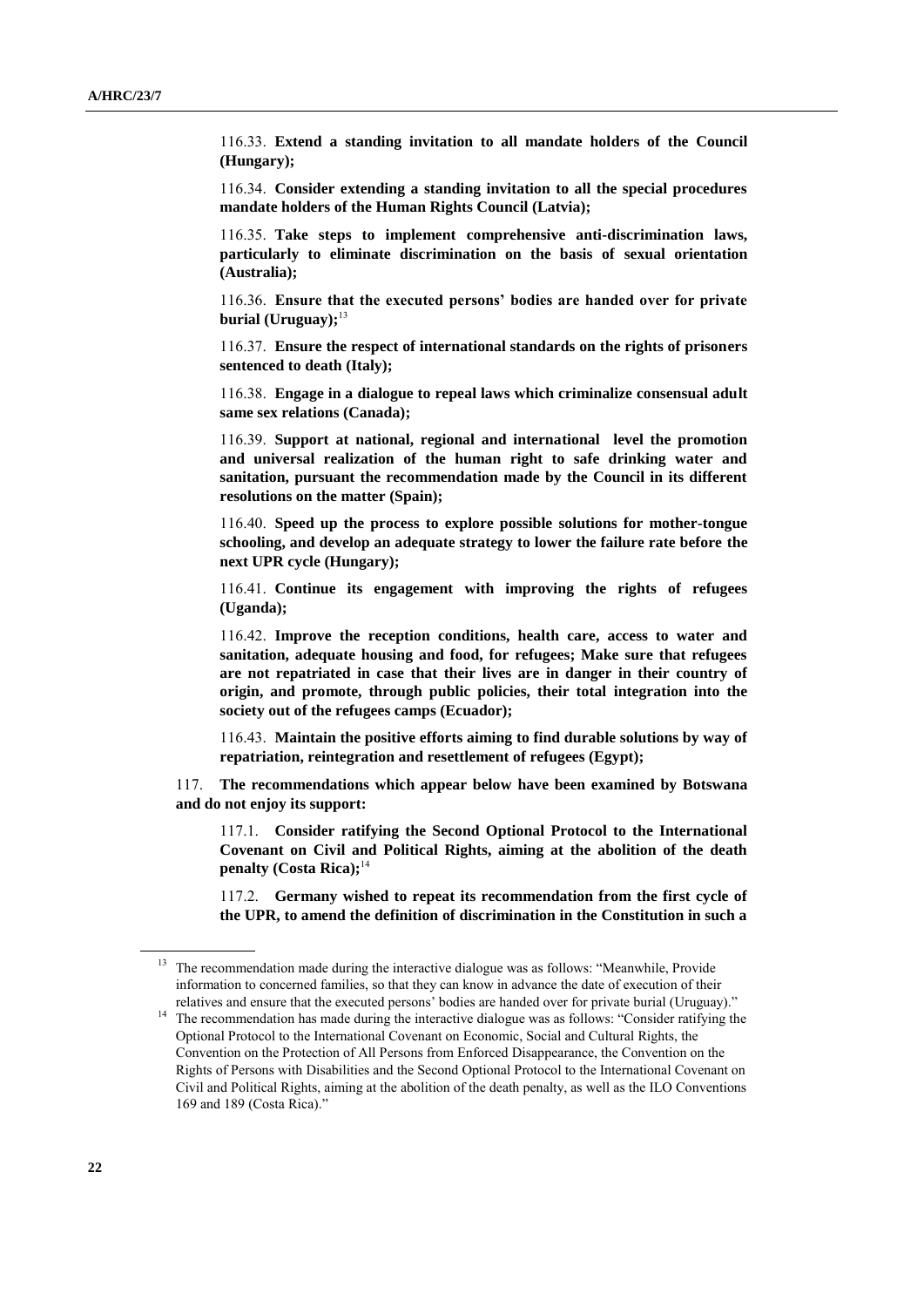**way that it covers discrimination based on descent; and abolish those laws that permit discrimination on the basis of ethnicity, language and culture (Germany);**

117.3. **Take comprehensive action in order to achieve full equality for women, and to especially repeal section 15(4) of the Constitution and to review customary law in order to eliminate discriminatory elements such as an inheritance rule providing for male-only inheritance of the family home (Germany);**

117.4. **Take steps to abolish the death penalty (Norway);**

117.5. **Consider abolishing the death penalty or putting a moratorium on its use (Namibia);**

117.6. **Consider the abolition of the death penalty (Romania);**

117.7. **Establish a moratorium on the death penalty (Togo);**

117.8. **Establish a moratorium on the death penalty (Chile);**

117.9. **Abolish the death penalty and ratify the Second Optional Protocol to the International Covenant on Civil and Political Rights (Spain);**

117.10. **Introduce a moratorium and seek alternatives to the death penalty (Hungary);**

117.11. **Agree to a moratorium on the death penalty as a first step toward ultimate abolition (Ireland);**

117.12. **Positively consider the establishment of a moratorium on executions (Italy);**

117.13. **Fully abolish the death penalty (Estonia);**

117.14. **Impose a moratorium on executions with a view to abolishing the death penalty entirely, in line with the UN Assembly General resolutions 62/149, 63/168 and 65/206, commuting all death sentences to life imprisonment terms (Slovakia);**

117.15. **Establish a moratorium on the death penalty, with a view to fully abolishing it, in line with relevant UN General Assembly resolutions (Germany);**

117.16. **Consider the possibility of establishing a moratorium on the carrying out of death sentences and evaluate the possibility of legally abolishing the death penalty (Argentina);**

117.17. **Consider a moratorium on the use of death penalty, and its eventual abolition (Cape Verde);**

117.18. **Establish a moratorium on executions as a first step towards complete abolition of the death penalty and accession to the Second Optional Protocol of the ICCPR (Australia);**

117.19. **Improved transparency of the clemency process in death penalty cases by making public the reasons behind decisions and providing a timetable for hearings (United Kingdom of Great Britain and Northern Ireland);**

117.20. **Establish a moratorium on the death penalty and initiate a national debate on its abolition (France);**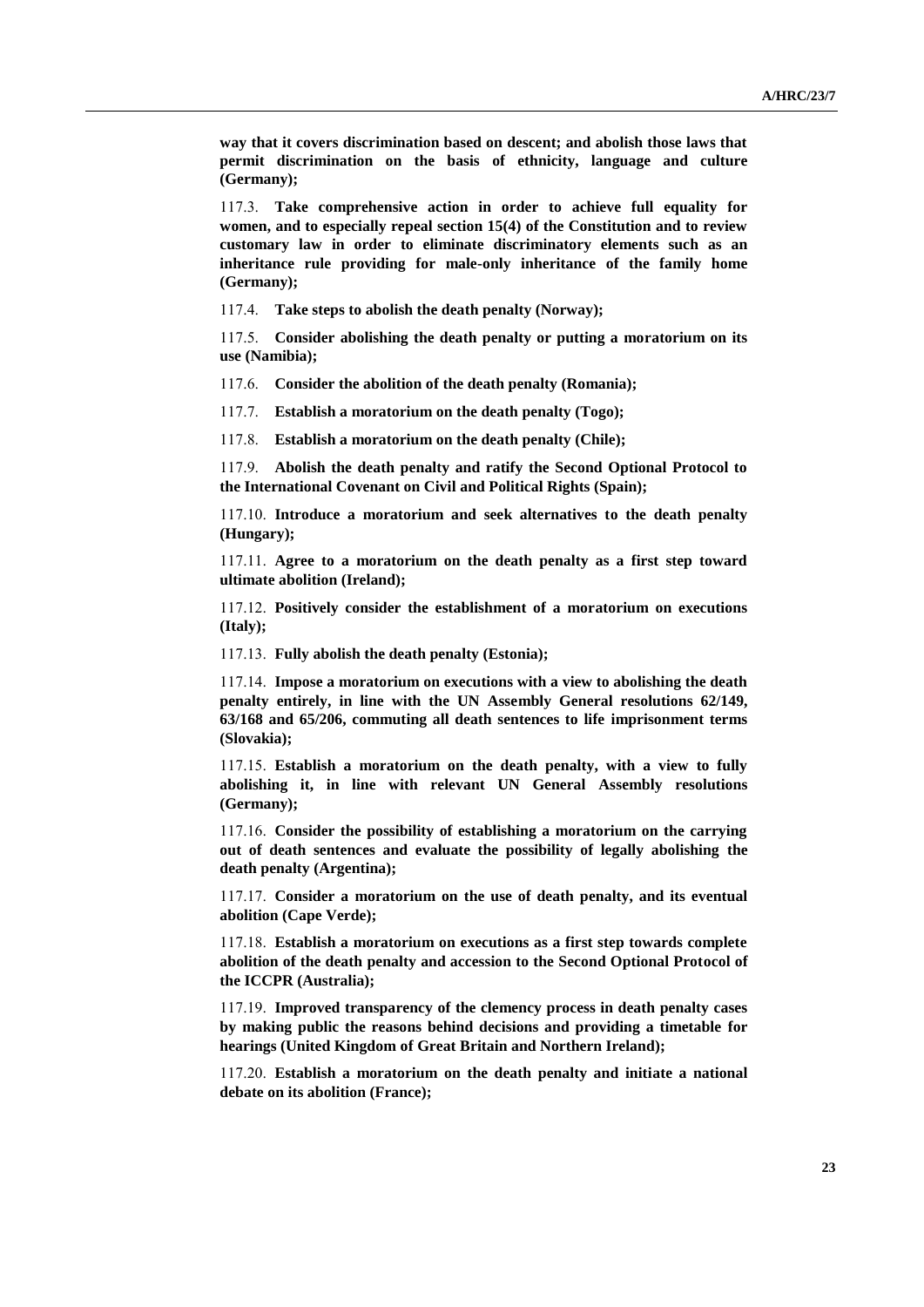117.21. **Repeal the death penalty from the domestic legal order and ratify the Second Optional Protocol to the International Covenant on Civil and Political Rights (Uruguay);**<sup>15</sup>

117.22. **Apply strict measures to stamp out corporal punishment in school and home settings (Timor-Leste);**

117.23. **Take measures to eliminate corporal punishment that could lead to torture and cruel, inhuman or degrading treatment for victims, mainly children (Costa Rica);**

117.24. **Continue to combat corporal punishment of children in all circumstances (Djibouti);**

117.25. **Prohibit corporal punishment of children (Slovenia);**

117.26. **Ensure that all violence against women and girls constitutes a criminal offence, that victims have access to immediate means of redress and protection; and that all perpetrators are prosecuted (Ireland);**<sup>16</sup>

117.27. **Decriminalize consensual same-sex activities between adults and promote tolerance in this regard (Czech Republic);**

117.28. **Evaluate to repeal the criminalization of same-sex relations (Argentina);**

117.29. **De-criminalize same sex activities and adopt policies to counter discrimination against LGBT (Netherlands);**

117.30. **Decriminalize consensual sexual relations between same-sex adults and strength efforts to combat discrimination against those persons, while respecting their rights to association and representation in civil society (Spain);**

117.31. **Remove relevant articles of the Penal Code criminalising same sex sexual activities (Slovakia);**

117.32. **Guarantee the fundamental rights of all persons living in Botswana and thereby decriminalize sexual relations of consenting adults of the same sex (France);**

117.33**. Fully implement the 2006 High Court ruling and allow all San individuals who want to live on the Central Kalahari Game Reserve to do so (United States of America);**

117.34. **Guarantee the return of the San communities to the Kalahari reserve, and facilitate their access to safe drinking water and sanitation (Spain);**

117.35. **Ensure that tourism development in the Central Kalahari Reserve allows indigenous peoples to continue with its traditional practices, including hunting and harvesting for subsisting, as well as access to water (Mexico);**

<sup>&</sup>lt;sup>15</sup> The recommendation made during the interactive dialogue was as follows: "Hold a public debate on the death penalty, in which all the aspects of the issue should be highlighted in a holistic manner, in order to repeal it from the domestic legal order and to ratify the Second Optional Protocol to the International Covenant on Civil and Political Rights (Uruguay)."

<sup>&</sup>lt;sup>16</sup> The recommendation made during the interactive dialogue was as follows: "Enact specific legislation on marital rape to ensure that all violence against women and girls constitutes a criminal offence, that victims have access to immediate means of redress and protection; and that all perpetrators are prosecuted (Ireland)."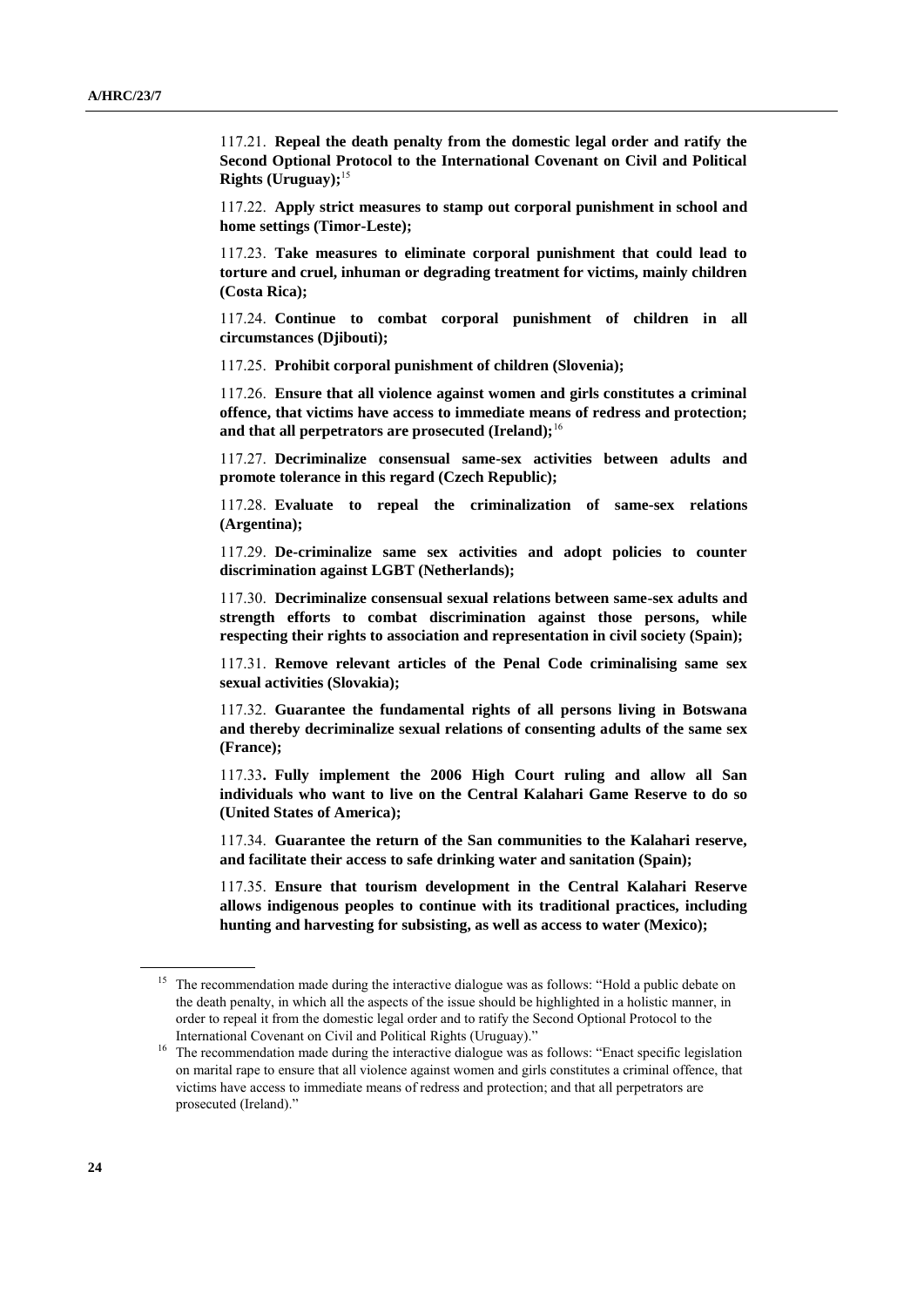117.36. **Adopt effective measures to enhance the participation of indigenous peoples on issues affecting them and their rights as indigenous peoples (Finland);**

117.37. **Take all appropriate measures, including adequate resource allocation, to strengthen indigenous children's equal access to education, including, when possible, education in their own language (Finland);**

117.38. **Consider intensify measures to protect the rights of ethnic minorities of the country and their self-fulfilment of their cultural specificities (Cape Verde);**

117.39. **Ensure that the proceedings of customary courts are in line with the domestic courts (Uruguay);**<sup>17</sup>

118. **All conclusions and/or recommendations contained in the present report reflect the position of the submitting State(s) and/or the State under review. They should not be construed as endorsed by the Working Group as a whole**.

<sup>&</sup>lt;sup>17</sup> The recommendation made during the interactive dialogue was as follows: "Intensify its efforts to create awareness regarding the primacy of constitutional law with respect to customary laws and practices; ensure that the proceedings of customary courts are in line with the domestic courts and that its decisions may be challenged before such courts (Uruguay)."